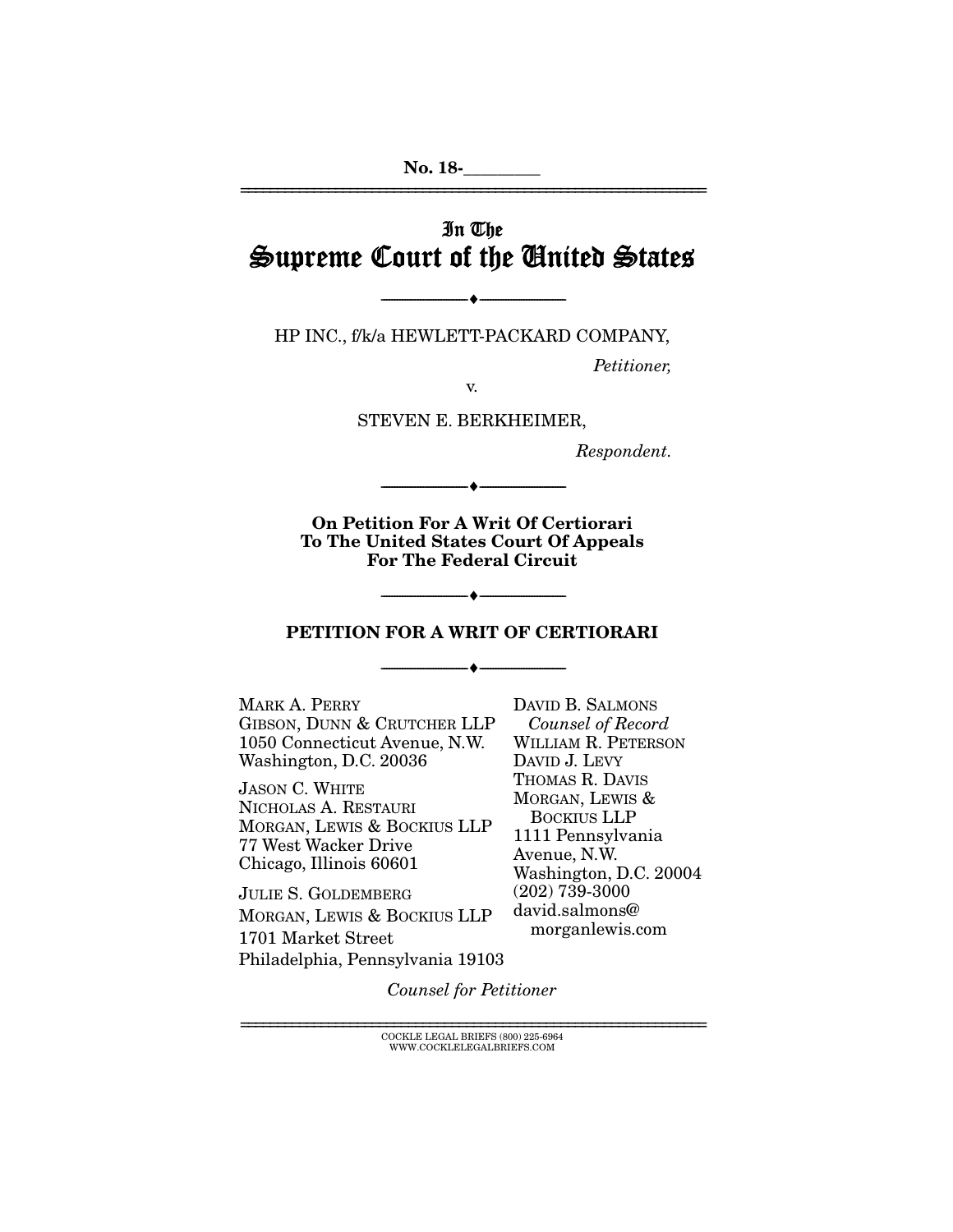#### **QUESTION PRESENTED**

 This Court has adopted a two-step framework for determining whether an invention is eligible for patenting under 35 U.S.C. § 101. *Alice Corp. Pty. Ltd.* v. *CLS Bank Int'l*, 134 S. Ct. 2347 (2014). Both steps are reserved for the court: First, "*we* determine whether the claims at issue are directed to [a] patentineligible concep[t]." Second, "*we* \* \* \* determine" whether "additional elements transform the nature of the claim into a patent-eligible application." *Id.* at 2355 (emphases added).

 In this case, the Federal Circuit determined at step one that the claims are directed to an ineligible concept (an abstract idea), but at step two the court below refused to determine whether the additional elements of the claim disclose an inventive concept declaring that the second step of the *Alice* framework involves a "question of fact" that could not be resolved by a court on a pretrial motion.

 The question presented is whether patent eligibility is a question of law for the court based on the scope of the claims or a question of fact for the jury based on the state of the art at the time of the patent.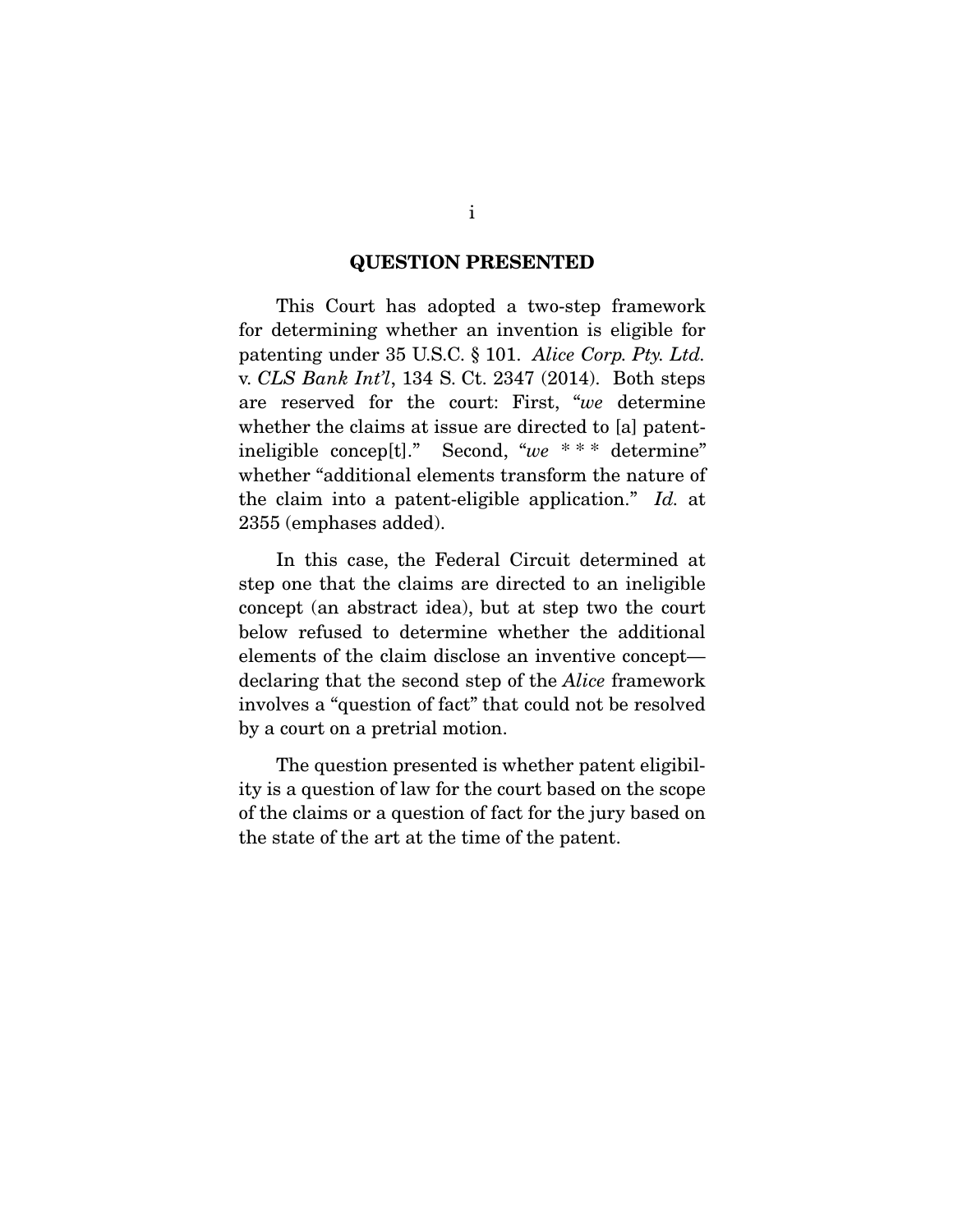## **PARTIES TO THE PROCEEDINGS AND RULE 29.6 STATEMENT**

 The parties to the proceedings include those listed on the cover.

 HP Inc. is a publicly traded company. No publicly held corporation owns 10% or more of the stock of HP Inc.

ii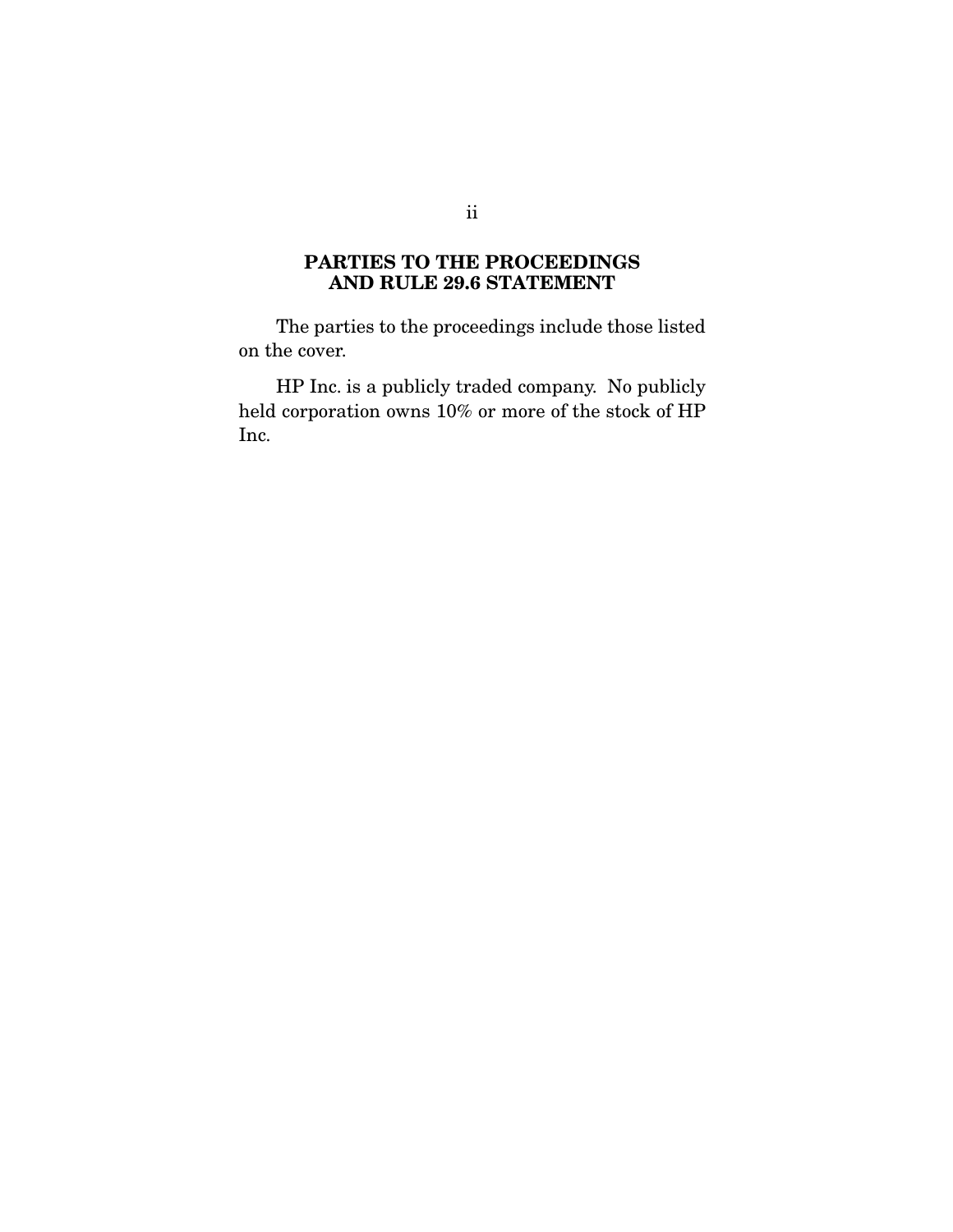# **TABLE OF CONTENTS**

|              |                                                                                                                          | Page           |
|--------------|--------------------------------------------------------------------------------------------------------------------------|----------------|
|              |                                                                                                                          | i              |
|              | PARTIES TO THE PROCEEDINGS AND                                                                                           | ii             |
|              |                                                                                                                          | iii            |
|              |                                                                                                                          | vi             |
|              | PETITION FOR A WRIT OF CERTIORARI                                                                                        | $\mathbf{1}$   |
|              | OPINIONS AND ORDERS BELOW                                                                                                | $\mathbf{1}$   |
|              | STATEMENT OF JURISDICTION                                                                                                | $\mathbf 1$    |
|              | STATUTORY PROVISION INVOLVED                                                                                             | 1              |
|              |                                                                                                                          | $\overline{2}$ |
|              |                                                                                                                          | 3              |
| А.           |                                                                                                                          | 3              |
| <b>B.</b>    |                                                                                                                          | 5              |
| C.           |                                                                                                                          | 5              |
|              | <b>REASONS FOR GRANTING THE PETITION </b>                                                                                | 9              |
| I.<br>The    | Decision Below Conflicts<br>with<br>Longstanding Precedent and Distorts This<br>Court's Alice and Mayo Framework         | 11             |
| A.           | Patent eligibility is a question of law,<br>decided by a court based on the scope                                        | 12             |
| $\mathbf{B}$ | The Federal Circuit erred by trans-<br>forming patent eligibility into a ques-<br>tion of fact based on the state of the | 15             |
|              |                                                                                                                          |                |

iii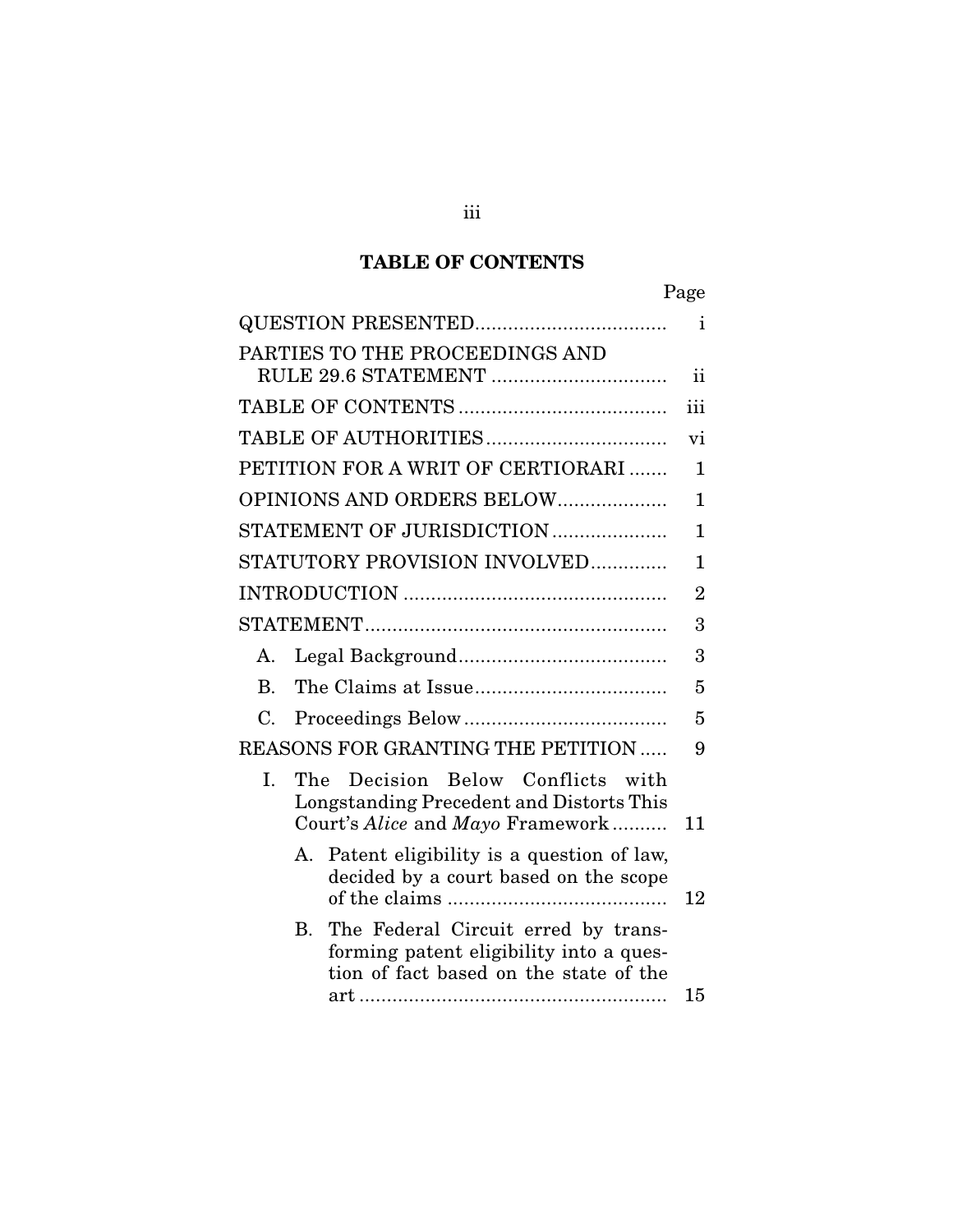# **TABLE OF CONTENTS—Continued**

Page

|      | 1. The Federal Circuit replaced this<br>Court's test with a phrase from                                                     | 16 |
|------|-----------------------------------------------------------------------------------------------------------------------------|----|
|      | 2. The decision below allows the nov-<br>elty of an abstract idea to establish                                              | 18 |
|      | Patent eligibility does not change<br>3.<br>over time with the state of the art                                             | 19 |
|      | 4. Patent eligibility does not depend<br>on the draftsman's art                                                             | 21 |
|      | 5. Under the Federal Circuit's test, this<br>Court erred in Alice and Mayo                                                  | 22 |
| Н.   | This Important Decision Warrants Review                                                                                     | 23 |
|      | A. The Federal Circuit's broadening of<br>patent eligibility deprives the public of<br>the basic tools of innovation        | 23 |
| В.   | Transforming patent eligibility into a<br>question of fact will have a significant<br>practical effect on patent litigation | 26 |
| C.   | The decision below introduces uncer-<br>tainty into the patent system, harm-<br>ing patent owners, accused infringers,      | 29 |
| III. | This Case Is an Appropriate Vehicle                                                                                         | 31 |
| IV.  | Review Is Warranted Now, Without Further                                                                                    | 33 |
|      |                                                                                                                             | 35 |

iv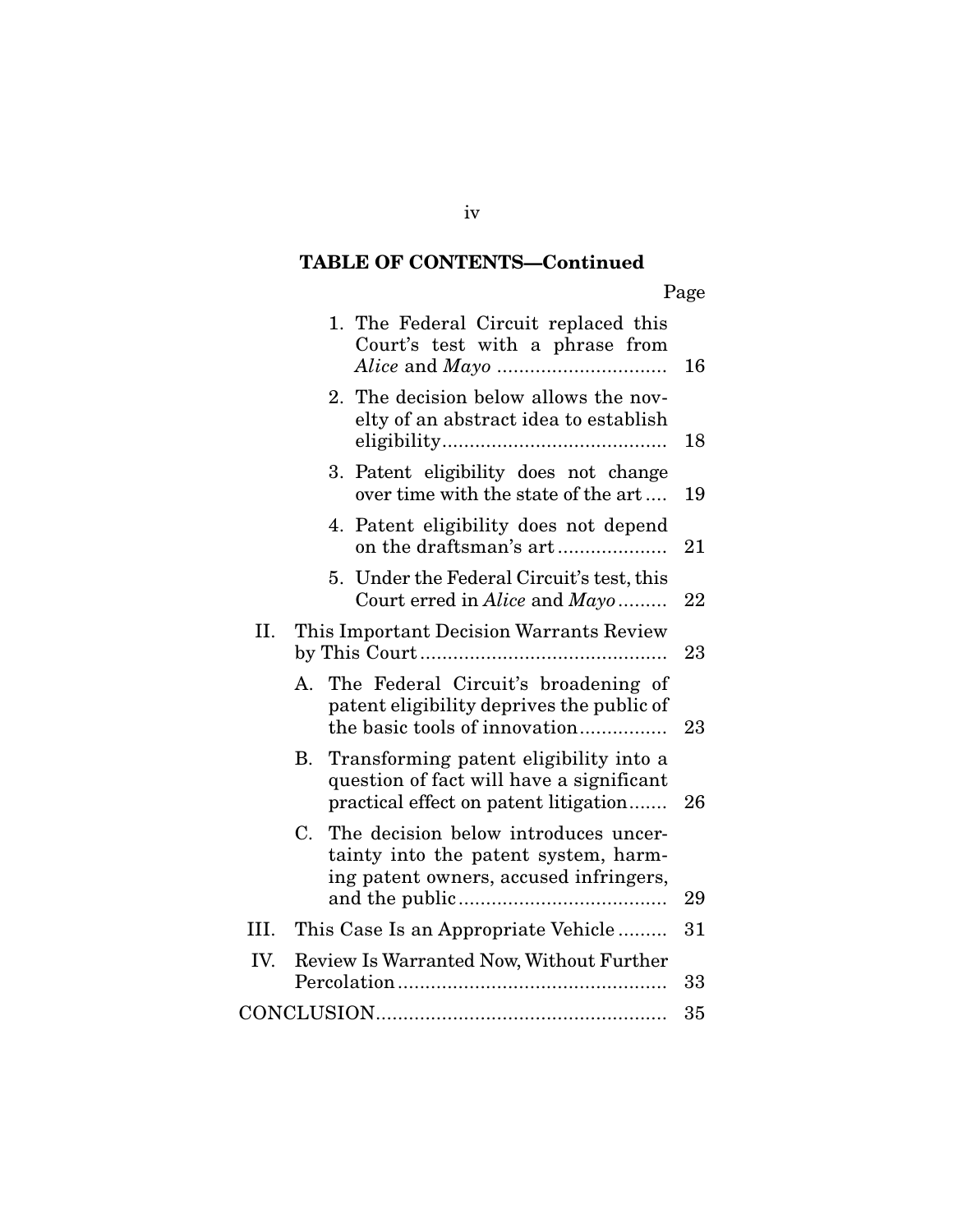# **TABLE OF CONTENTS—Continued**

Page

# APPENDIX

| Opinion, United States Court of Appeals for the<br>Federal Circuit, February 8, 2018  App. 1                                             |
|------------------------------------------------------------------------------------------------------------------------------------------|
| Memorandum Opinion and Order, United<br>States District Court for the Northern Dis-<br>trict of Illinois, Eastern Division, December     |
| Judgment, United States District Court for the<br>Northern District of Illinois, December 12,                                            |
| Notification of Docket Entry, United States Dis-<br>trict Court for the Northern District of Illi-                                       |
| Memorandum Opinion and Order, United<br>States District Court for the Northern Dis-<br>trict of Illinois, Eastern Division, August 21,   |
| Notification of Docket Entry, United States Dis-<br>trict Court for the Northern District of Illi-                                       |
| Denial of Rehearing and Per Curiam Order and<br>Opinion, United States Court of Appeals for<br>the Federal Circuit, May 31, 2018 App. 84 |
|                                                                                                                                          |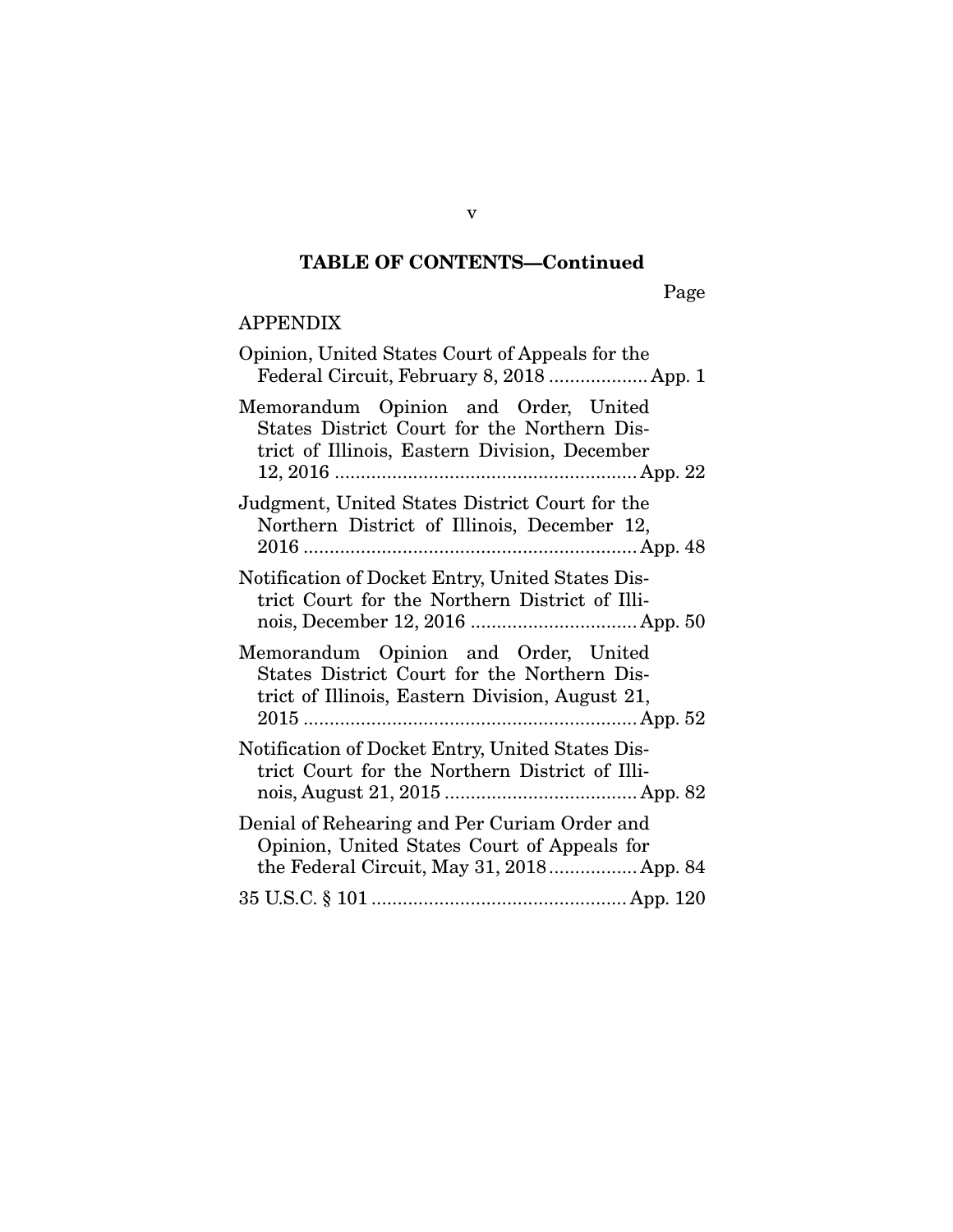# **TABLE OF AUTHORITIES**

Page

# CASES

| Aatrix Software, Inc. v. Green Shades Software,                                                |
|------------------------------------------------------------------------------------------------|
| Alice Corp. Pty. Ltd. v. CLS Bank Int'l, 134 S. Ct.                                            |
| Ass'n for Molecular Pathology v. Myriad Genet-                                                 |
| Bilski v. Kappos, 561 U.S. 593 (2010) 14, 17, 18                                               |
| BSG Tech LLC v. Buyseasons, Inc., 899 F.3d 1281                                                |
| Content Extraction & Transmission LLC v. Wells<br>Fargo Bank, Nat'l Ass'n, 776 F.3d 1343 (Fed. |
| Diamond v. Diehr, 450 U.S. 175 (1981)  14, 15, 19, 20                                          |
| Elec. Power Grp., LLC v. Alstom S.A., 830 F.3d                                                 |
| Graham v. John Deere Co., 383 U.S. 1 (1966)20                                                  |
| Intellectual Ventures I LLC v. Erie Indem. Co.,                                                |
| Intellectual Ventures I LLC v. Capital One Bank<br>(USA), 792 F.3d 1363 (Fed. Cir. 2015) 26    |
| Interval Licensing LLC v. AOL, Inc., 896 F.3d                                                  |
| Markman v. Westview Instruments, Inc., 517 U.S.                                                |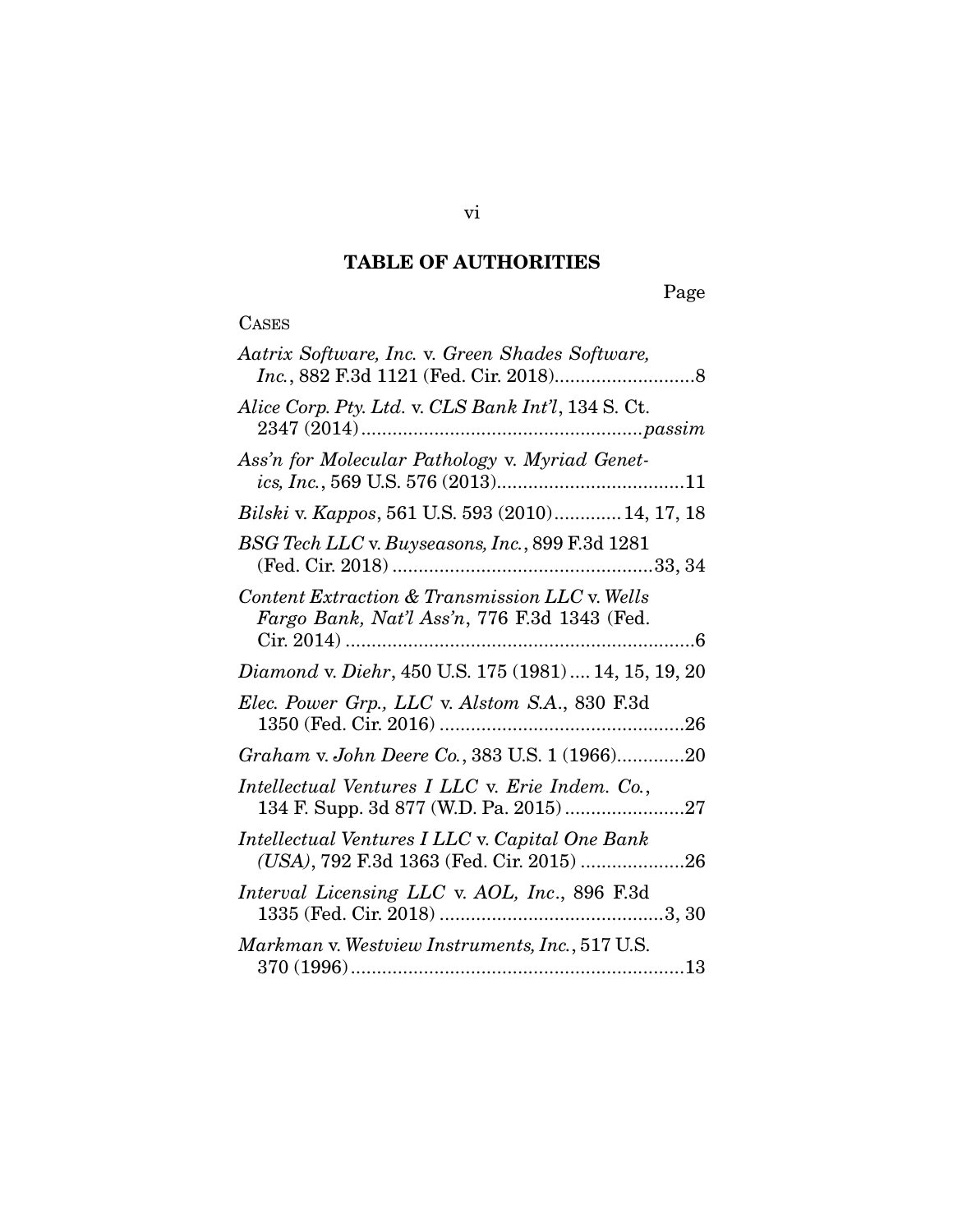# **TABLE OF AUTHORITIES—Continued**

| Mayo Collaborative Servs. v. Prometheus Labs.,                                       |
|--------------------------------------------------------------------------------------|
| O'Reilly v. Morse, 56 U.S. 62 (1853)17                                               |
| Parker v. Flook, 437 U.S. 584 (1978) 13, 14, 15, 18                                  |
| Secured Mail Sols. LLC v. Universal Wilde, Inc.,                                     |
| Smart Sys. Innovations, LLC v. Chi. Transit                                          |
| Sycamore IP Holdings LLC v. AT & T Corp., 294                                        |
| Teva Pharm. USA, Inc. v. Sandoz, Inc., 135 S. Ct.                                    |
| Vaporstream, Inc. v. Snap Inc., No. 2:17-CV-<br>00220-MLH-KSX, 2018 WL 1116530 (C.D. |
| <b>CONSTITUTIONAL PROVISIONS</b>                                                     |
|                                                                                      |
| <b>STATUTES</b>                                                                      |
|                                                                                      |
| United States Code, Chapter 35                                                       |
|                                                                                      |
|                                                                                      |
|                                                                                      |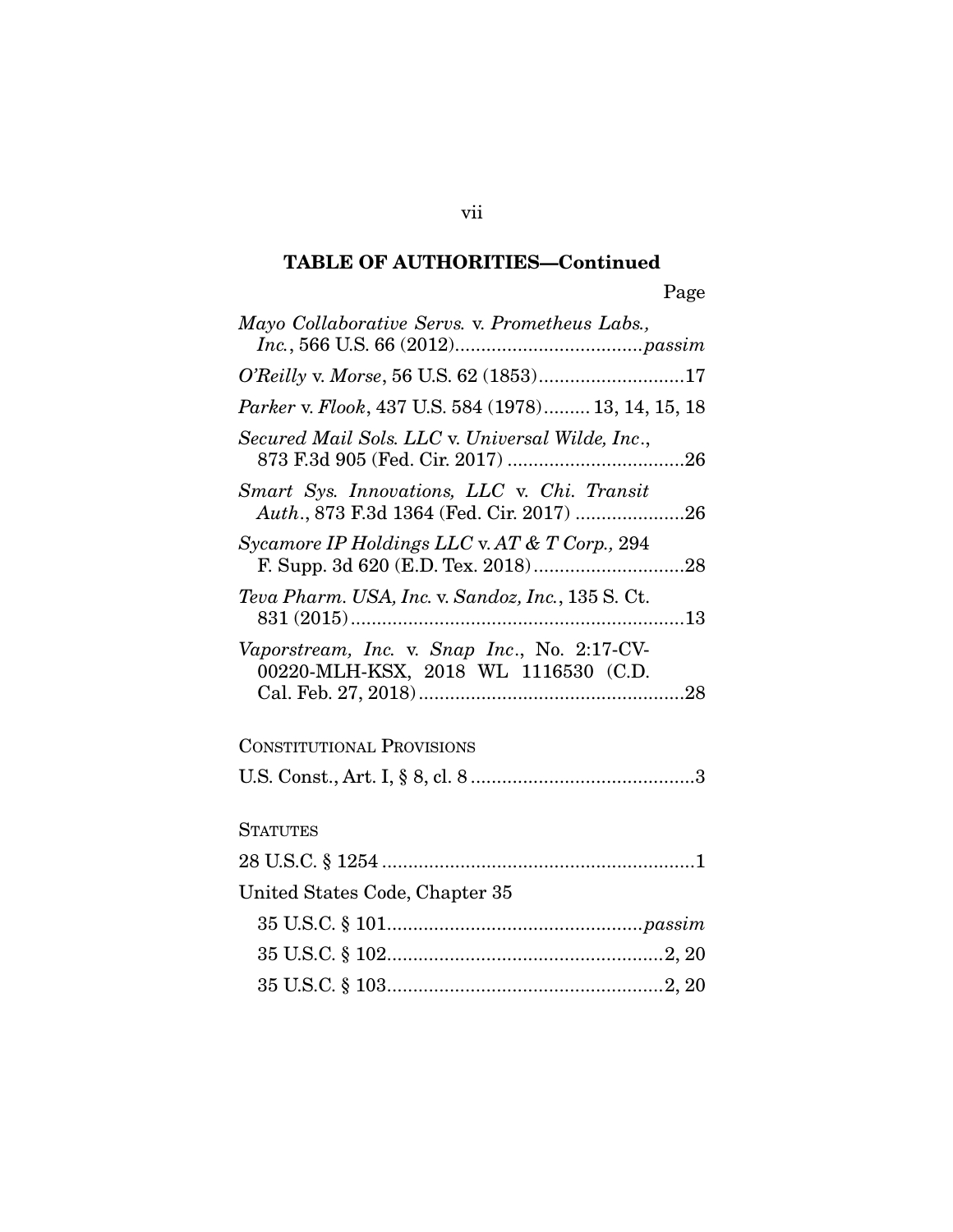# **TABLE OF AUTHORITIES—Continued**

Page

# OTHER AUTHORITIES

| #Alicestorm: April Update and the Impact of $TC$<br>Heartland on Patent Eligibility, Fenwick &<br>West Bilski Blog, http://www.bilskiblog.com/<br>blog/2017/06/alicestormapril-update-and-the-<br>impact-of-tc-heartland. html (June 1, 2017) 26 |
|--------------------------------------------------------------------------------------------------------------------------------------------------------------------------------------------------------------------------------------------------|
| Adam Saxon, Analyzing the Impact of the<br>USPTO's Berkheimer Memorandum, IP<br>WIRE, http://ipwire.com/stories/analyzing-the-<br>impact-of-the-usptos-berkheimer-memorandum/                                                                    |
| Gene Quinn, A Software Patent Discussion<br>with Matt Levy, IP Watchdog, https://www.<br>ipwatchdog.com/2017/04/18/software-patent-<br>discussion-matt-levy/id=82166/ (Apr. 18, 2017) 32                                                         |
| James Cosgrove, § 101 Rejections in the Post-<br>Alice Era, IP Watchdog, http://www.ipwatchdog.<br>com/2017/03/07/101-rejections-post-alice-era/<br>$\dots 24$                                                                                   |
| Lincoln S. Essig, Impact of the USPTO Exami-<br>nation Guidelines on Software Patents Post-<br>Alice, Knobbe Martens, https://www.knobbe.<br>com/news/2016/09/impact-uspto-examination-<br>guidelines-software-patents-post-alice (Sept.<br>.24  |
| Matt Levy, Software Patents Will Survive: How<br>Section 101 Law Is Settling Down, IP Watch-<br>dog, http://www.ipwatchdog.com/2016/11/30/<br>software-patents-will-survive/id=75101/ (Nov.                                                      |

# viii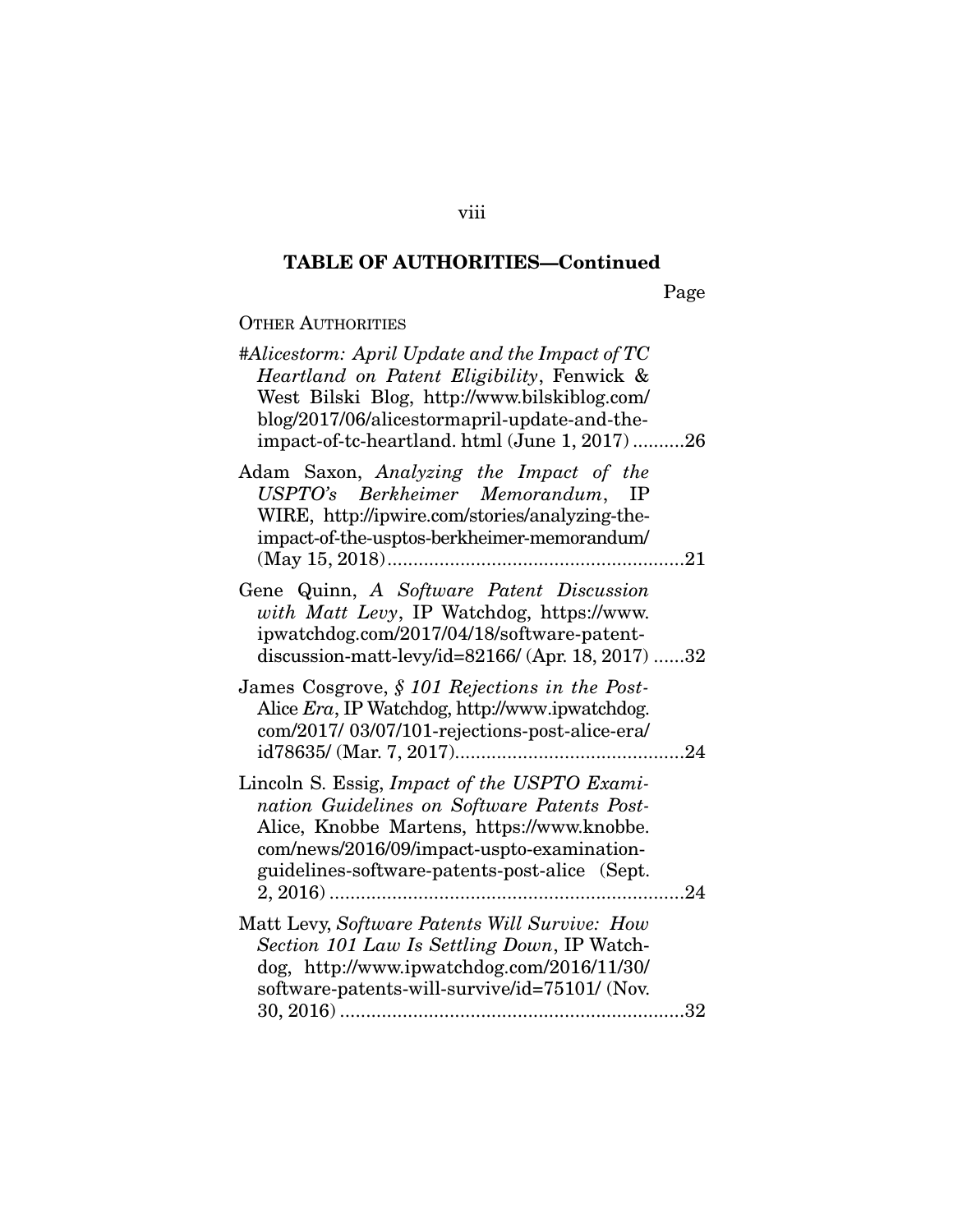# **TABLE OF AUTHORITIES—Continued**

Page

| Richard Lloyd, Alice <i>decision a big reason for</i><br>sharp fall in US patent litigation, says Mark<br>Lemley, IAM, http://www.iam-media.com/Blog/<br>Detail.aspx?g=dadf4dce-0f75-45dc-9339-dacb0f                                                                                            |
|--------------------------------------------------------------------------------------------------------------------------------------------------------------------------------------------------------------------------------------------------------------------------------------------------|
| Robert W. Bahr, Changes in Examination Proce-<br>dure Pertaining to Subject Matter Eligibility,<br>Recent Subject Matter Eligibility Decision<br>(Berkheimer v. HP, Inc.), USPTO, https://www.<br>uspto.gov/sites/default/files/documents/memo-<br>berkheimer-20180419.PDF (Apr. 19, 2018)24, 25 |
| Ryan Davis, Quick Alice Wins May Be Tougher<br>After Fed. Circ. Ruling, IP LAW360, https://<br>www.law360.com/ip/articles/1011140/quick-<br>alice-wins-may-be-tougher-after-fed-circ-ruling<br>28                                                                                                |
| Timothy B. Lee, Patent lawsuits are down. Does<br>the Supreme Court deserve credit?, Vox,<br>https://www.vox.com/2014/10/8/6948795/is-the-<br>supreme-courts-war-on-software-patents-                                                                                                            |
| Timothy B. Lee, Why a 40-year-old SCOTUS rul-<br>ing against software patents still matters to-<br>day, ARS Technica, https:// arstechnica.com/<br>features/2018/06/why-the-supreme-courts-<br>software-patent-ban-didnt-last/3/ (June 21,                                                       |

ix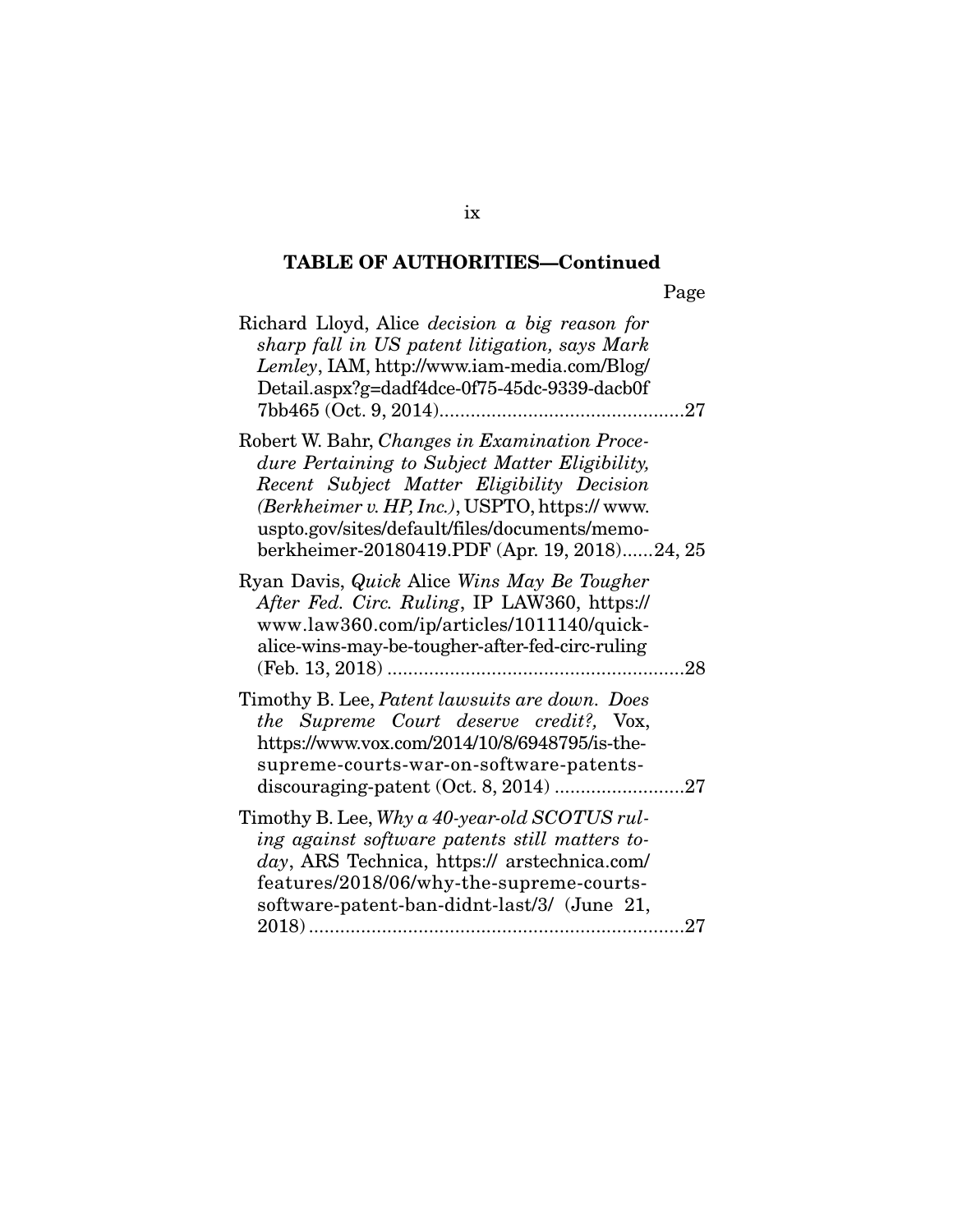#### **PETITION FOR A WRIT OF CERTIORARI**

 Petitioner HP Inc. respectfully petitions for a writ of certiorari to review the judgment of the United States Court of Appeals for the Federal Circuit.

**OPINIONS AND ORDERS BELOW** 

--------------------------------- ---------------------------------

 The order denying panel rehearing and rehearing en banc (App. 84-119) is reported at 890 F.3d 1369 (Fed. Cir. 2018). The panel order affirming-in-part and reversing-in-part the district court's judgment (App. 1-21) is reported at 881 F.3d 1360 (Fed. Cir. 2018). The opinion and order of the district court (App. 22-47) is reported at 224 F. Supp. 3d 635 (N.D. Ill. 2016).

#### **STATEMENT OF JURISDICTION**

--------------------------------- ---------------------------------

 The court of appeals entered its order denying en banc rehearing on May 31, 2018. The jurisdiction of this Court is invoked under 28 U.S.C. § 1254(1).

#### **STATUTORY PROVISION INVOLVED**

--------------------------------- ---------------------------------

 Section 101 of Chapter 35 of the United States Code (the "Patent Act") provides:

 Whoever invents or discovers any new and useful process, machine, manufacture, or composition of matter, or any new and useful improvement thereof, may obtain a patent

1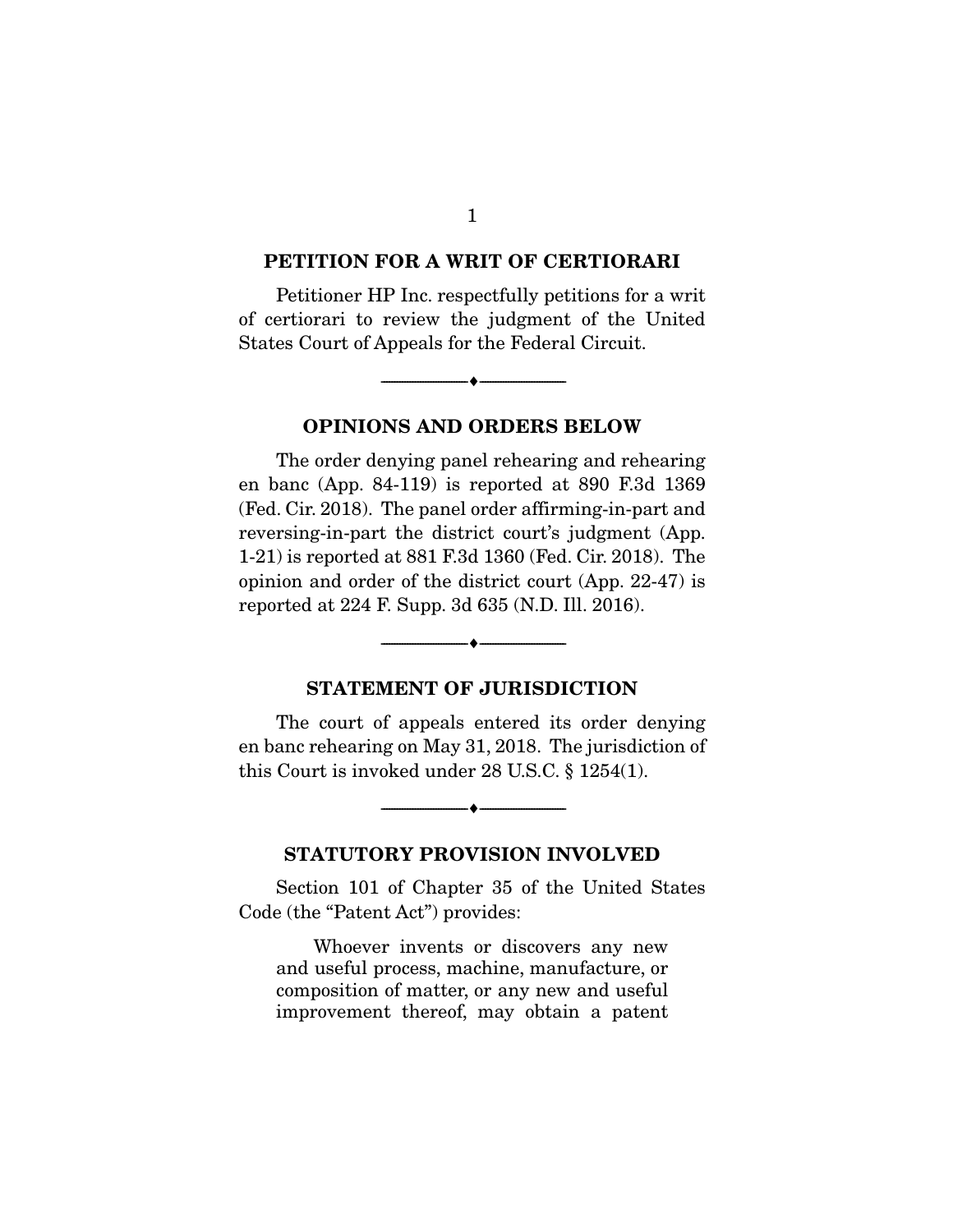therefor, subject to the conditions and requirements of this title.

--------------------------------- ---------------------------------

#### **INTRODUCTION**

 The Federal Circuit has replaced this Court's test for patent eligibility—in which a court must determine as a matter of law whether a patent covers eligible subject matter by examining the elements of the claims with a fact-intensive test based on the state of the prior art at the time of the patent. Its decision below conflicts with *Alice Corp. Pty. Ltd.* v. *CLS Bank International*, 134 S. Ct. 2347 (2014) and *Mayo Collaborative Services* v. *Prometheus Laboratories, Inc.*, 566 U.S. 66 (2012); conflates the eligibility inquiry of Section 101 with the obviousness and novelty inquiries under Sections 102 and 103 of the Patent Act; and works a significant and detrimental change in the law of patent eligibility that will prolong meritless litigation and waste judicial and party resources.

 In the wake of the decision below, four Federal Circuit judges have called for review by this Court:

• The decision below is "counter to guidance" from the Supreme Court," is of "exceptional importance," and will have "staggering" consequences if left unreviewed. App. 105, 112 (Reyna, J., dissenting from denial of rehearing en banc);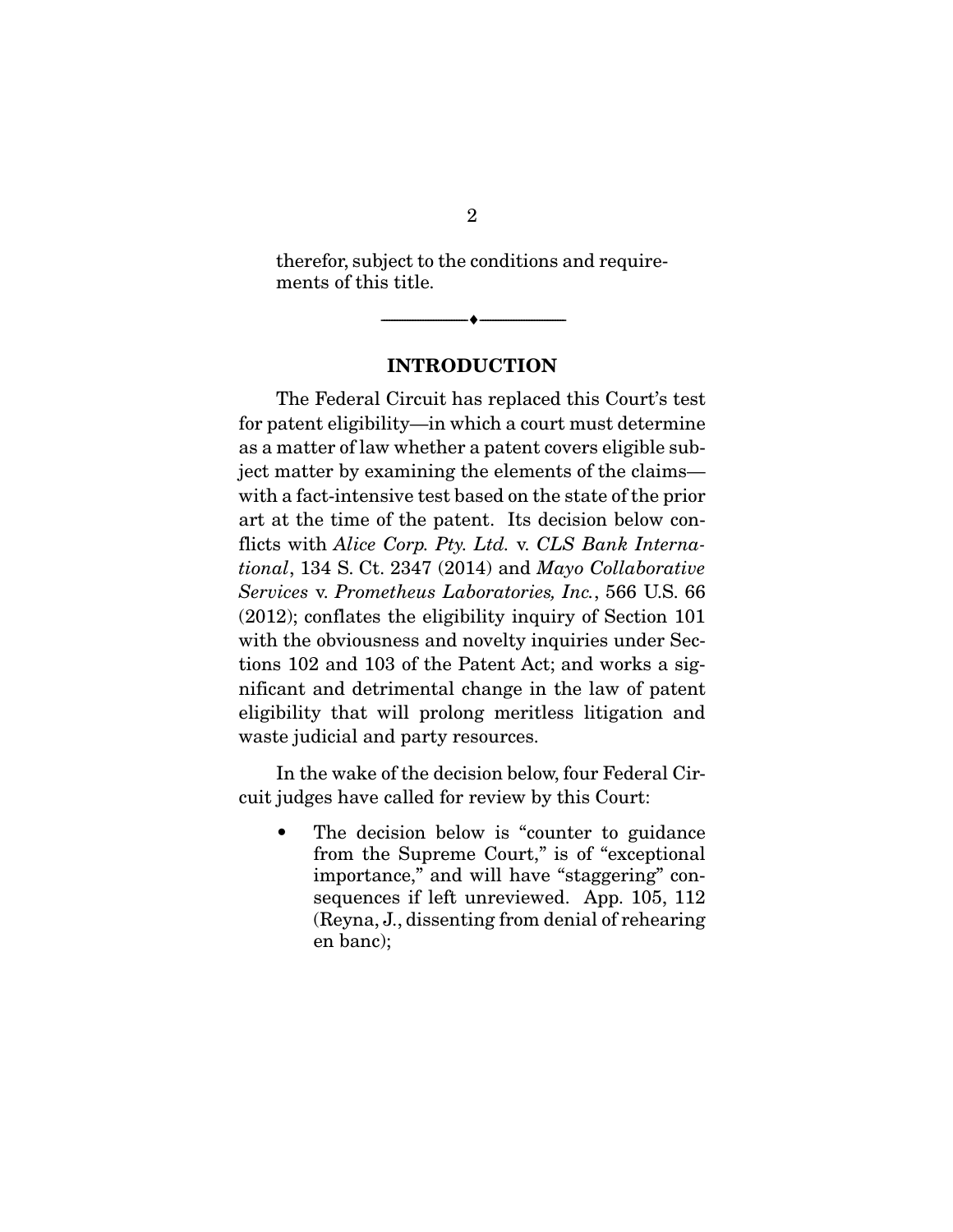- The panel decision "complicaterlies" what used to be a fairly simple analysis of patent eligibility," and "the law needs clarification, by higher authority." App. 99-100 (Lourie and Newman, J.J., concurring in denial of rehearing en banc);
- The law of patent eligibility is "incoherent," a "real problem," and a "conundrum" that desperately requires review by this Court. *Interval Licensing LLC* v. *AOL, Inc*., 896 F.3d 1335, 1348, 1351-54, 1356 (Fed. Cir. 2018) (Plager, J., concurring in part and dissenting in part).

 This Court should grant review, correct the Federal Circuit's error, and reaffirm that patent eligibility is a question of law based on the scope of the claims.

#### **STATEMENT**

--------------------------------- ---------------------------------

#### **A. Legal Background**

 1. In the Patent Act, Congress—exercising its power "[t]o promote the progress of science and useful arts, by securing for limited times to authors and inventors the exclusive right to their respective writings and discoveries," U.S. Const., Art. I, § 8, cl. 8—provided that "[w]hoever invents or discovers any new and useful process, machine, manufacture, or composition of matter, or any new and useful improvement thereof, may obtain a patent therefor." 35 U.S.C. § 101.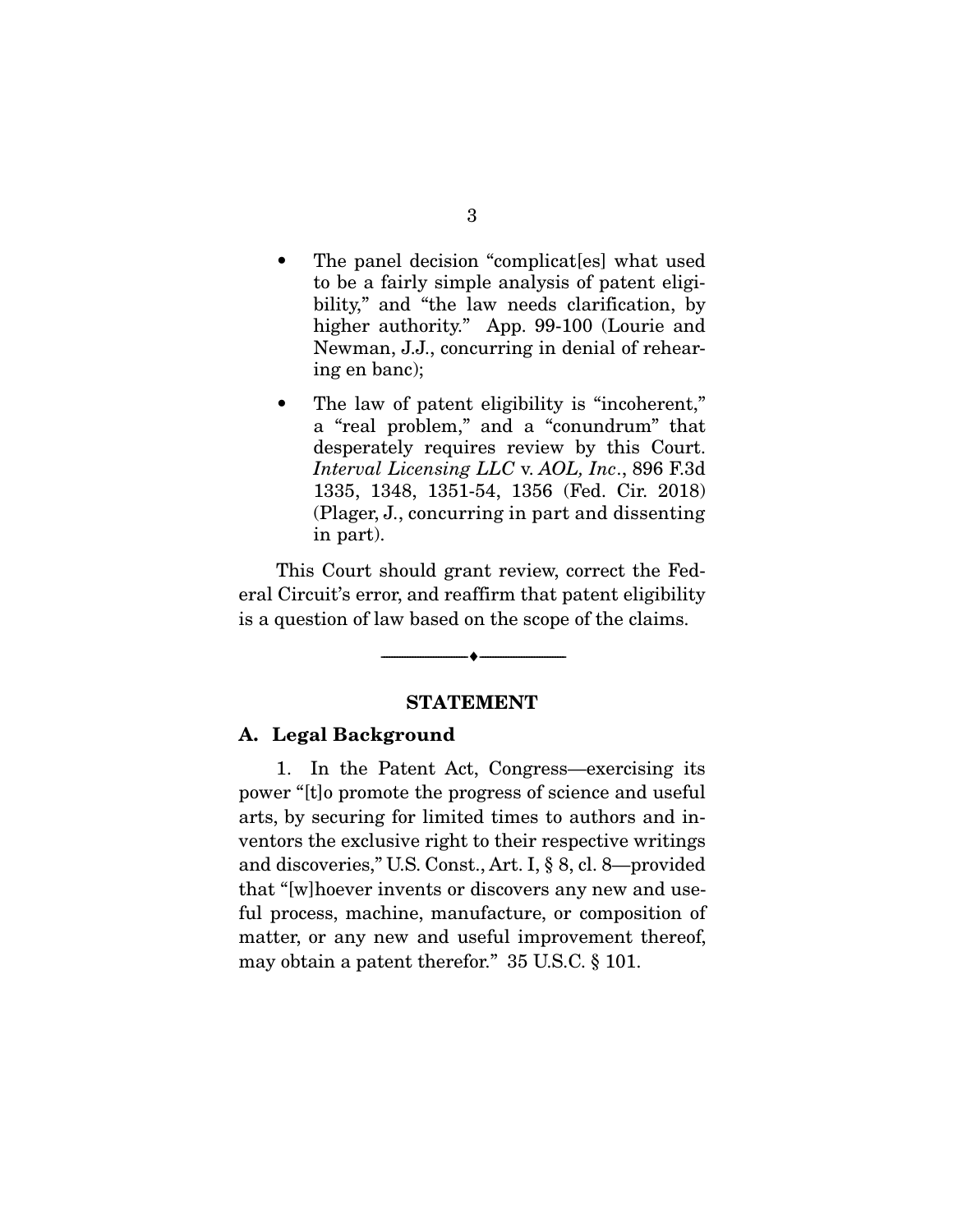Section 101 contains an implicit exception: "Laws of nature, natural phenomena, and abstract ideas are not patentable." *Alice*, 134 S. Ct. at 2354.

 This Court developed the current law of patent eligibility under Section 101 in two cases. In *Mayo*, this Court discussed patents concerning natural laws: the "relationships between concentrations of certain metabolites in the blood and the likelihood that a dosage of a thiopurine drug will prove ineffective or cause harm." 566 U.S. at 77. This Court held that the claims "did not add *enough* to [these natural laws] to allow the processes they describe to qualify as patent-eligible processes that *apply* natural laws." *Ibid.*

 In *Alice*, this Court discussed patents concerning abstract ideas and clarified *Mayo*'s two-step test. First, "we [the court] determine whether the claims at issue are directed to one of those patent-ineligible concepts." *Alice*, 134 S. Ct. at 2355. Second, if so, "we [the court] must examine the elements of the claim to determine whether it contains an 'inventive concept,' " an "element or combination of elements that is sufficient to ensure that the patent in practice amounts to significantly more than a patent upon the ineligible concept itself." *Id.* at 2355, 2357 (internal quotation marks omitted).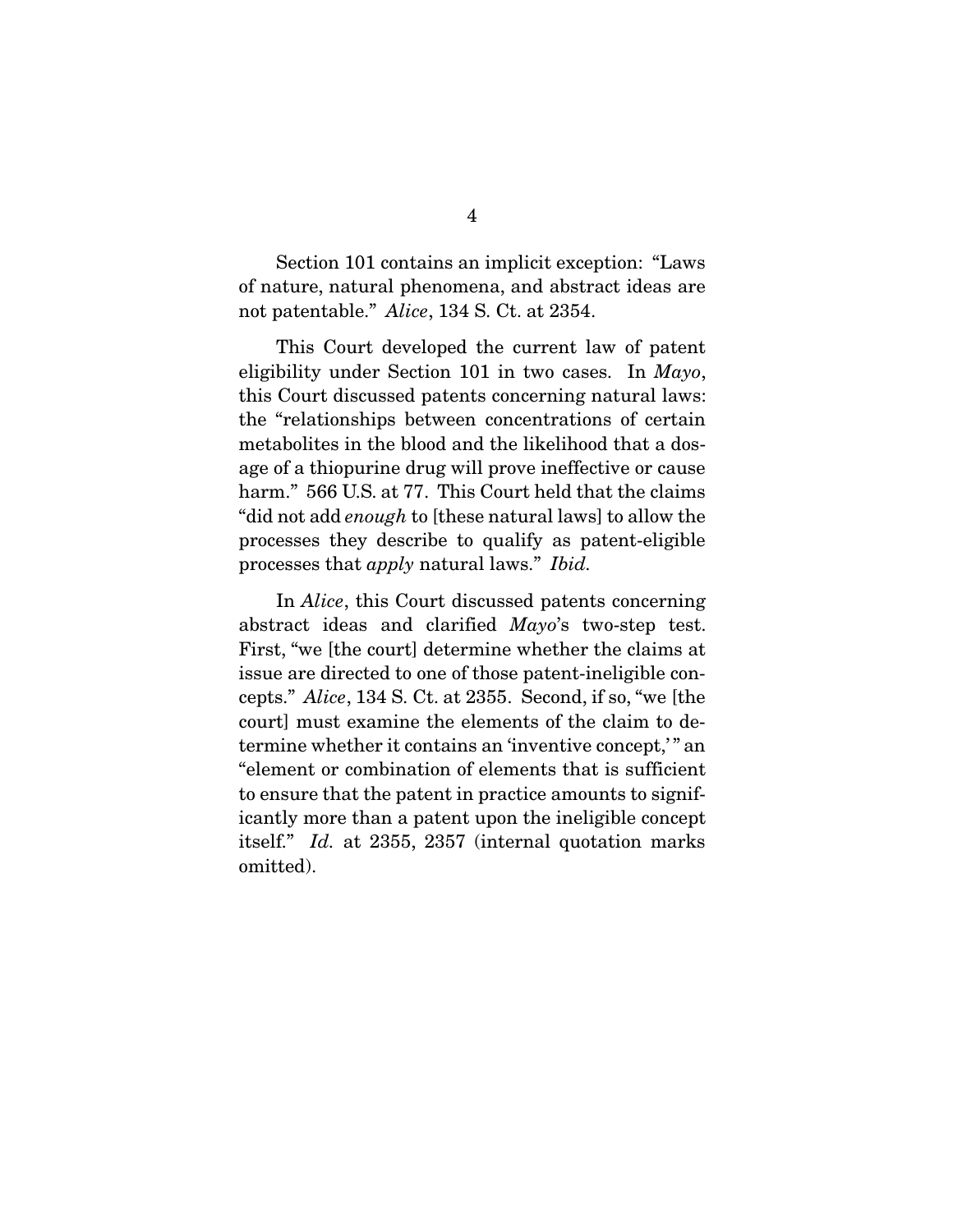#### **B. The Claims at Issue**

 This case involves U.S. Patent No. 7,447,713 (the '713 Patent), which is directed to a form of data manipulation and storage: one-to-many editing, in which changes to one document affect other archived documents. The specification uses the example of a new corporate logo automatically replacing the old logo in every document in which it appeared. App. II-11 at col. 2, ll. 4-8.

 The patent concerns software implementing this abstract idea on a computer. The claims do not recite unconventional computer hardware, specific programming, or tailored software. Nor does the patent provide any meaningful guidance as to how to write software implementing the claims.

#### **C. Proceedings Below**

 1. The named inventor sued Petitioner HP Inc., a global technology company, for allegedly infringing his patent. Following claim construction HP Inc. moved for summary judgment that the claims were ineligible for patent protection under Section 101.

 At summary judgment, the district court followed this Court's two-step test from *Alice* and held that the asserted claims were ineligible for patent protection*.*  The district court held that under *Alice*'s step one, the asserted claims were directed to abstract ideas of data manipulation and storage. App. 39-40. Under *Alice*'s step two, the district court held that the claims did not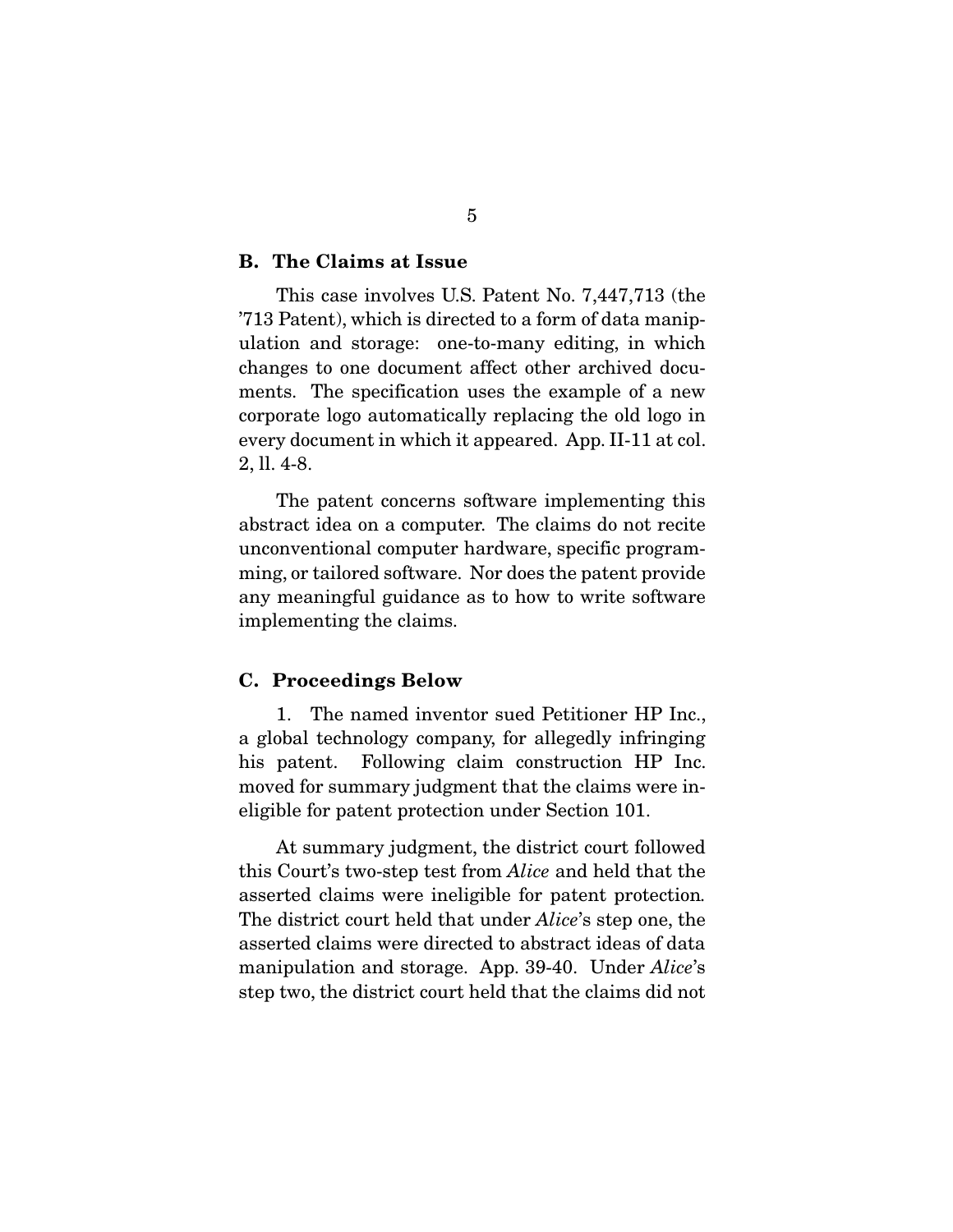"offe[r] a specific, concrete contribution to the technology of digital archiving." App. 47.

 Although "rife with technical terms," the claims "recite the claimed methods at a relatively high level of generality." App. 46. "They neither disclose a specific algorithm instructing how the methods are to be implemented nor require the use of any particular computer hardware, software, or 'parser.'" *Ibid*. Because the claims did not add any inventive concept to the application of the abstract idea on a generic computer, they were ineligible for patent protection as a matter of law.

 2. On appeal at the Federal Circuit, the panel reversed in part. The Federal Circuit agreed with the district court that all of the asserted claims were directed to abstract ideas under *Alice*'s first step. App. 11.

 The panel then turned to *Alice*'s second step. It first announced that a claim is eligible for patent protection under Section 101 if "the claim limitations 'involve more than performance of "well understood, routine, and conventional activities previously known to the industry." ' " App. 14 (quoting *Content Extraction & Transmission LLC* v. *Wells Fargo Bank, Nat'l Ass'n*, 776 F.3d 1343, 1347 (Fed. Cir. 2014)).

 Next, the panel stated that this inquiry is a question of fact: "The question of whether a claim element or combination of elements is well-understood, routine and conventional to a skilled artisan in the relevant field is a question of fact." App. 14. And, like questions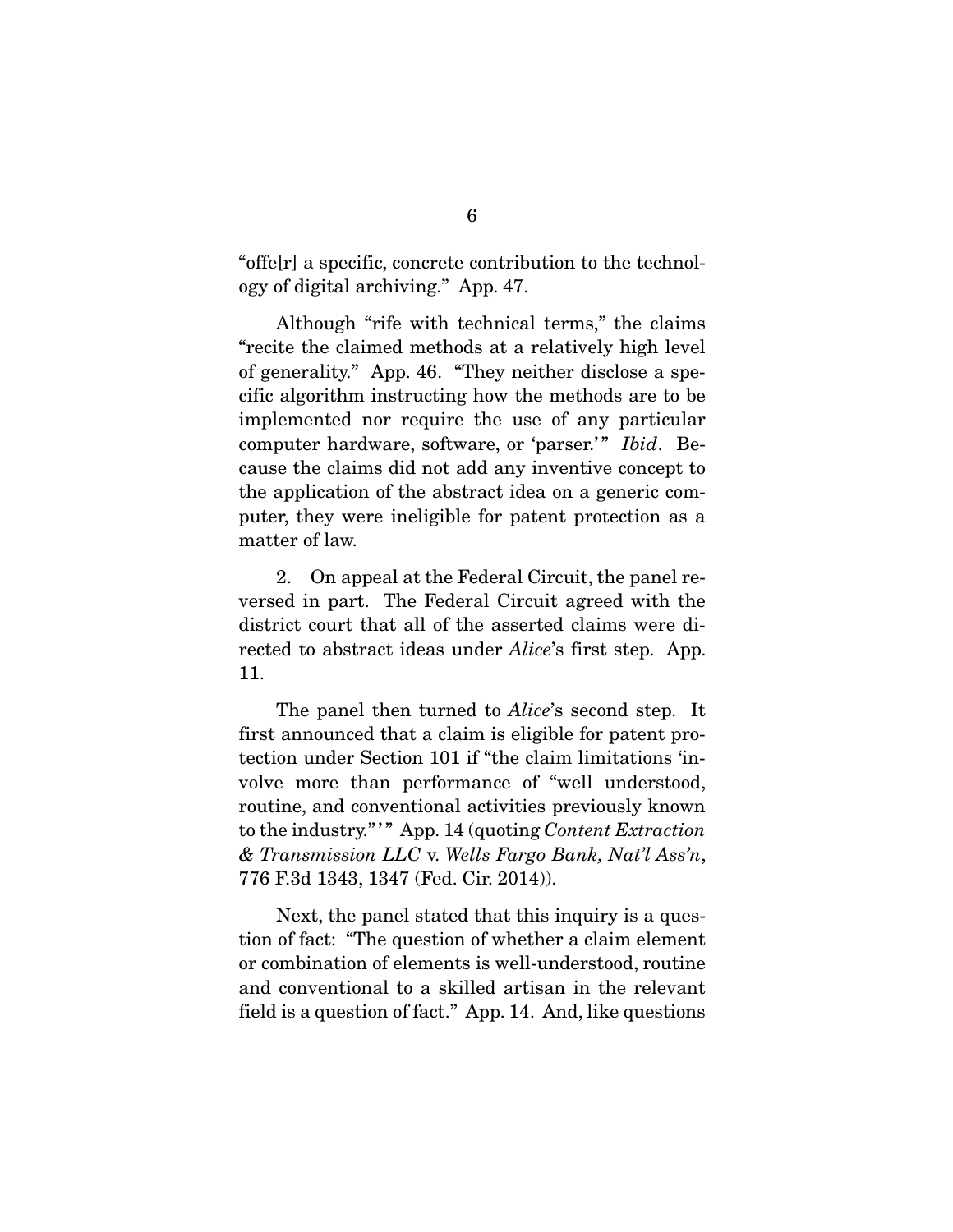of fact related to patent invalidity, it must be "proven by clear and convincing evidence." *Ibid*.

 The panel emphasized the heavy burden in showing that a claim element was "well-understood, routine and conventional," which "goes beyond what was simply known in the prior art." App. 16. "The mere fact that something is disclosed in a piece of prior art, for example, does not mean it was well-understood, routine, and conventional." App. 16-17.

 Applying this test, the panel noted that the specification "describes an inventive feature that stores parsed data in a purportedly unconventional manner." App. 18.

 Looking to the specific claims at issue, the panel held that these purported improvements in computer functionality were only "captured" in some of the claims. *Ibid.* Claims 1, 2-3, and 9 "d[o] not recite any of the purportedly unconventional activities disclosed in the specification." *Ibid*.

 In contrast, claims 4-7, the panel held, "contain limitations directed to the arguably unconventional inventive concept described in the specification." App. 19. The panel held that based on the specification, there was "a genuine issue of material fact making summary judgment inappropriate with respect to these claims." App. 20.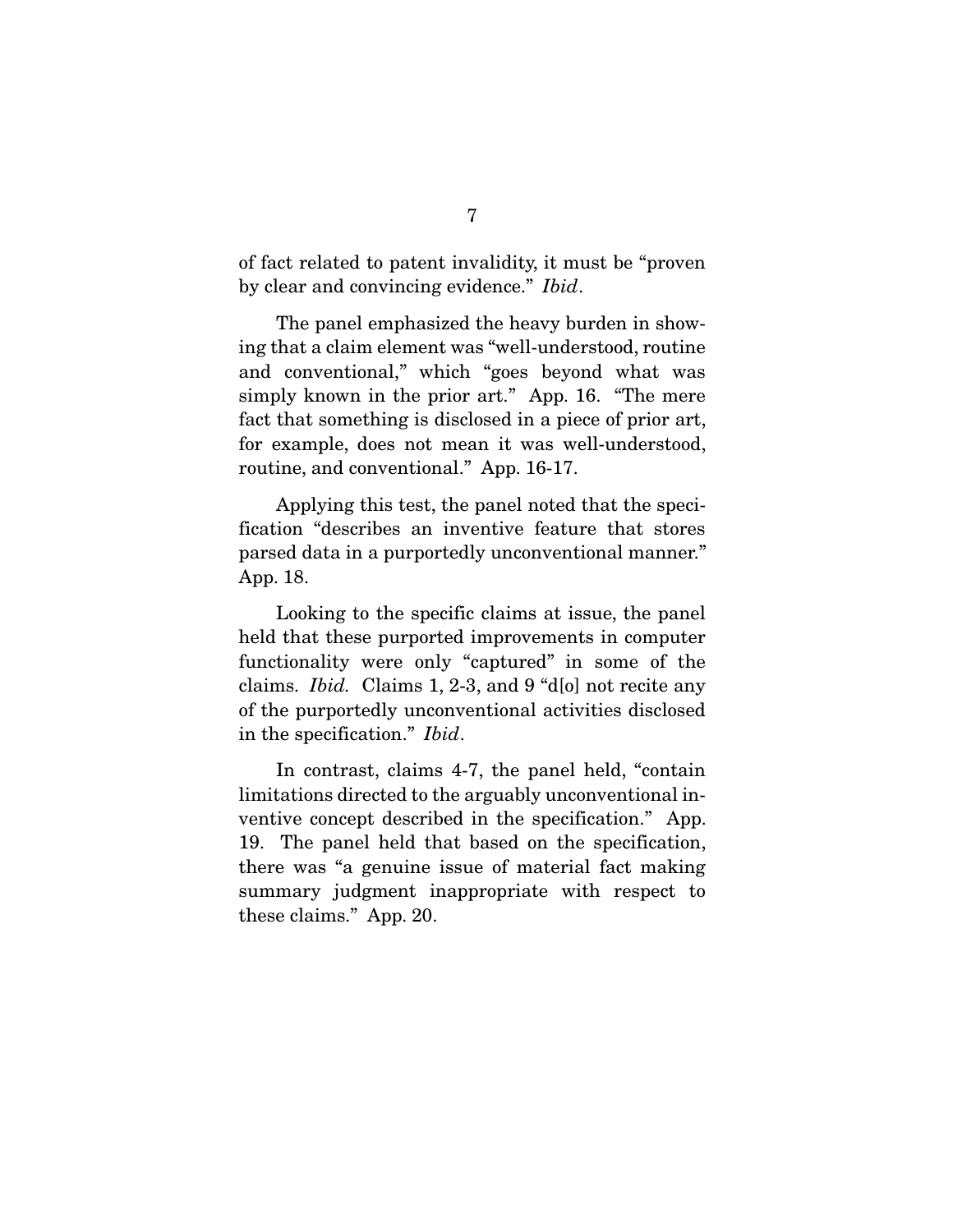The panel thus affirmed in part and reversed in part.1

 3. HP petitioned for rehearing en banc, noting that the decision below conflicted with *Alice* and *Mayo*, explaining that this was the first case holding that there are issues of fact underlying the Section 101 inquiry, and urging review for the reasons set forth in this petition. See generally App. 106.

The Federal Circuit denied rehearing en banc.<sup>2</sup> Judge Moore, the author of the panel opinion, concurred in the denial. Her opinion further refines the panel's test for patent eligibility, describing the inquiry as "whether a claim element or combination of elements would have been well-understood, routine, and conventional to a skilled artisan in the relevant field at a particular point in time." App. 97. This test, the concurrence explained, "is a factual question" for which "the normal procedural standards for fact questions must apply." App. 91.

 Judge Lourie, joined by Judge Newman, concurred in the denial of rehearing en banc but noted the need for clarification of the law by a "higher authority."

<sup>1</sup> The panel also affirmed the district court's holding that other asserted claims—claims 10-19—were invalid as indefinite.

<sup>&</sup>lt;sup>2</sup> The Federal Circuit issued the orders denying rehearing en banc in both this case and in *Aatrix Software, Inc.* v. *Green Shades Software, Inc.*, 882 F.3d 1121 (Fed. Cir. 2018), a case presenting similar issues decided shortly after the panel decision in this case and also authored by Judge Moore.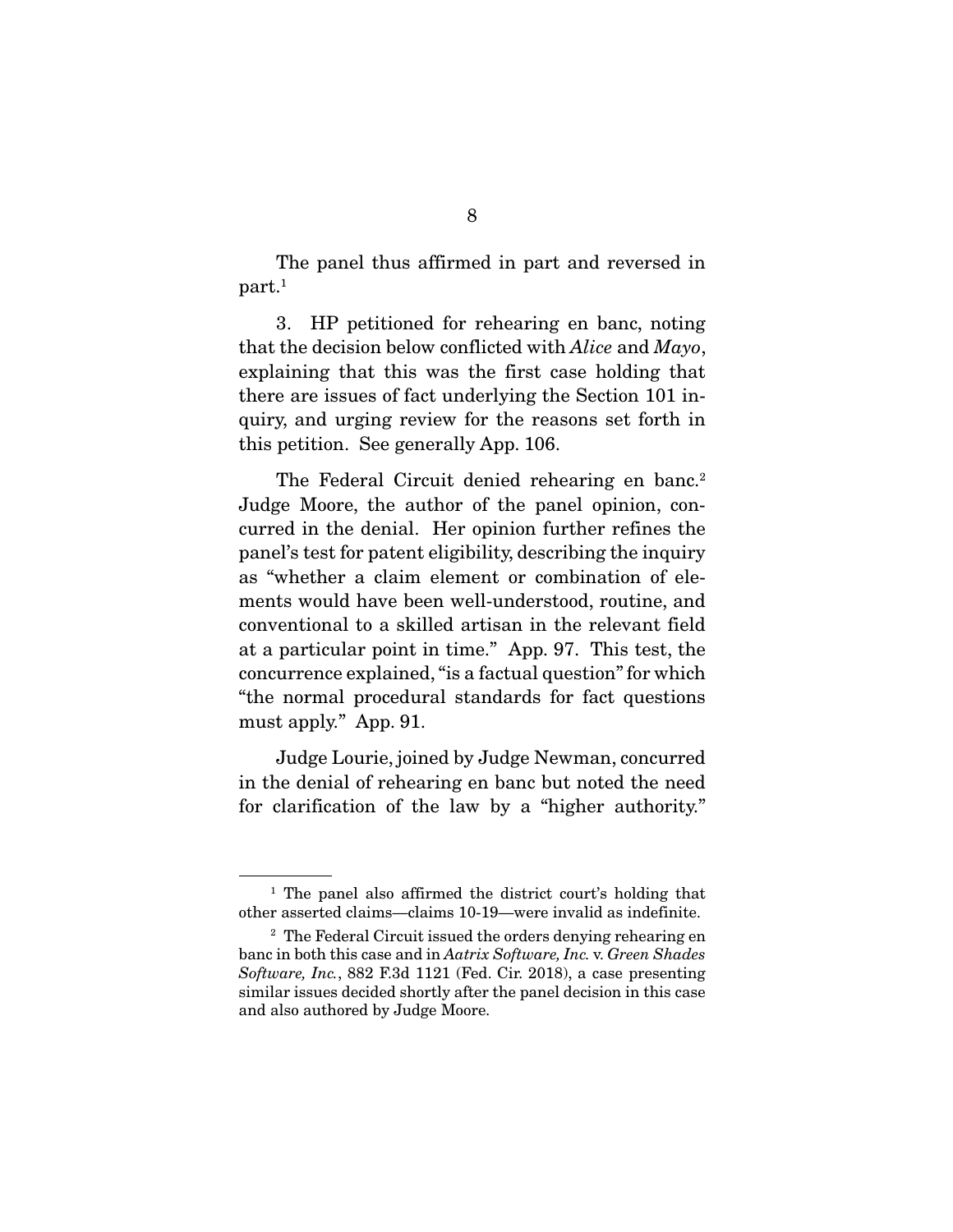App. 99. "Section 101 issues certainly require attention beyond the power of [the Federal Circuit]." *Ibid*.

 Judge Reyna dissented from the denial of rehearing en banc, explaining that the petition presented questions of "exceptional importance." App. 105. He observed that the decision below "alter[s] the § 101 analysis in a significant and fundamental manner." *Ibid.*

 Judge Reyna also noted the uncertainty created by the new approach: "[T]he court offers no meaningful guidance to the bar, the government, or the public on how to proceed on these new grounds." App. 106; see also App. 106-07 (listing unanswered questions raised by the panel's new test).

 In short, Judge Reyna explained, the panel's decision "is a change in [the Federal Circuit's] law" and "is counter to guidance from the Supreme Court." App. 112.

HP Inc. now respectfully petitions this Court for certiorari.

#### --------------------------------- ---------------------------------

#### **REASONS FOR GRANTING THE PETITION**

 The decision below significantly weakens this Court's test for patent eligibility under Section 101, converting this Court's legal test based on the scope of the claims into a fact-based inquiry into the knowledge of a skilled artisan at the time of the patent. The decision thus conflicts with *Alice*, in which this Court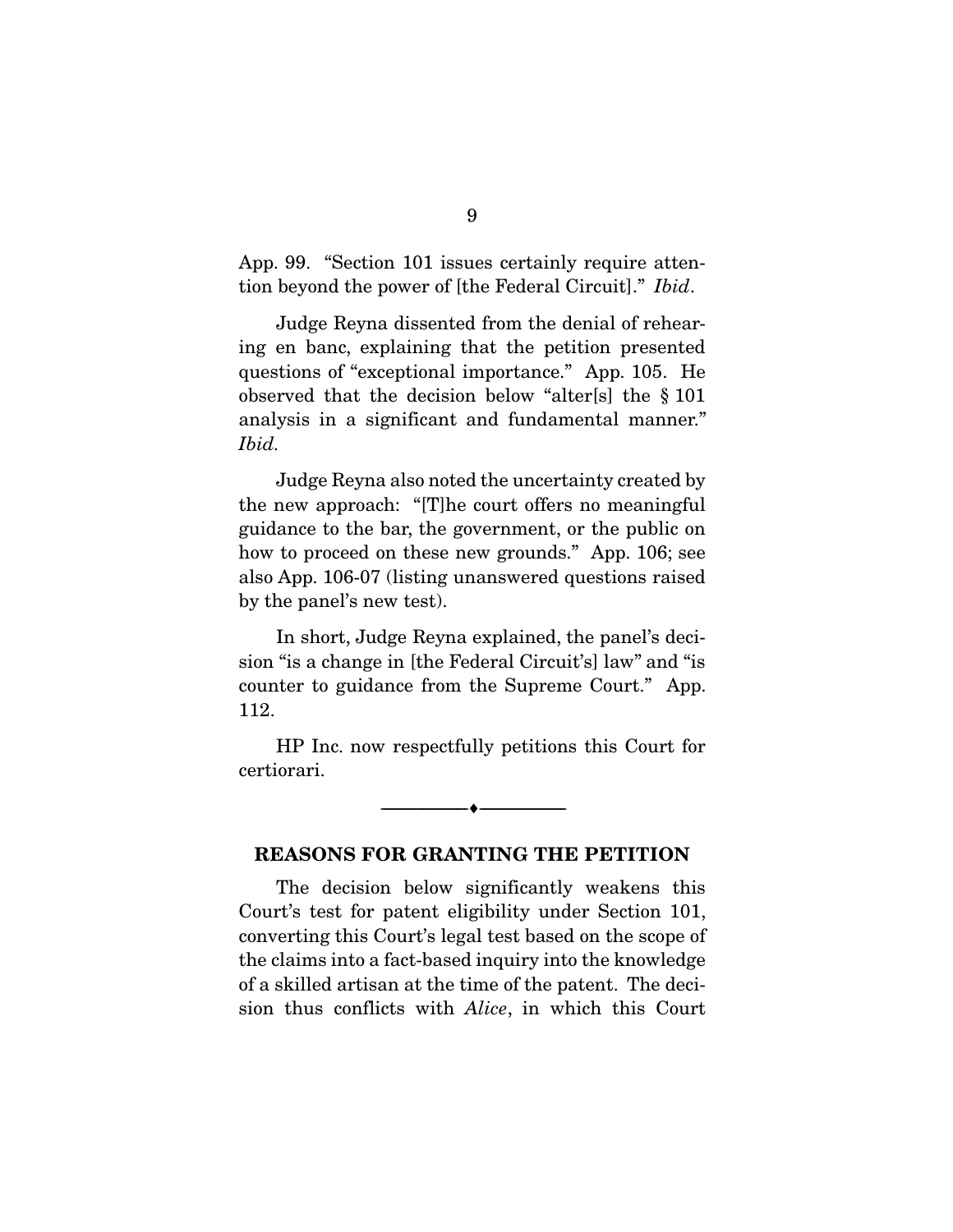clearly held that patent eligibility is a question of law for the courts, not a factual question for a jury: "*we determine* whether the claims at issue are directed to [a] patent-ineligible concept[ ]" and "*we* \* \* \* *determine* whether the additional elements transform the nature of the claim into a patent-eligible application." *Alice*, 134 U.S. at 2355 (emphases added).

 The practical consequences for patent litigation are significant. Patent eligibility will no longer be a threshold question of law suitable for resolution in a motion to dismiss or motion for summary judgment. Instead, juries will be forced to decide patent eligibility after resolving disputed issues of fact at trial.

 Such a result harms patent owners and accused infringers alike by introducing uncertainty, delay, and expense in the patent system. Nor will the Federal Circuit's error only affect litigation. The PTO has issued a "*Berkheimer* Memorandum," directing its patent examiners to apply the Federal Circuit's modified test for patent eligibility.

 This Court's review is warranted now. In refusing en banc review, the Federal Circuit made clear that the panel decision reflects its considered judgment and will not be reconsidered. Correction can come only from this Court.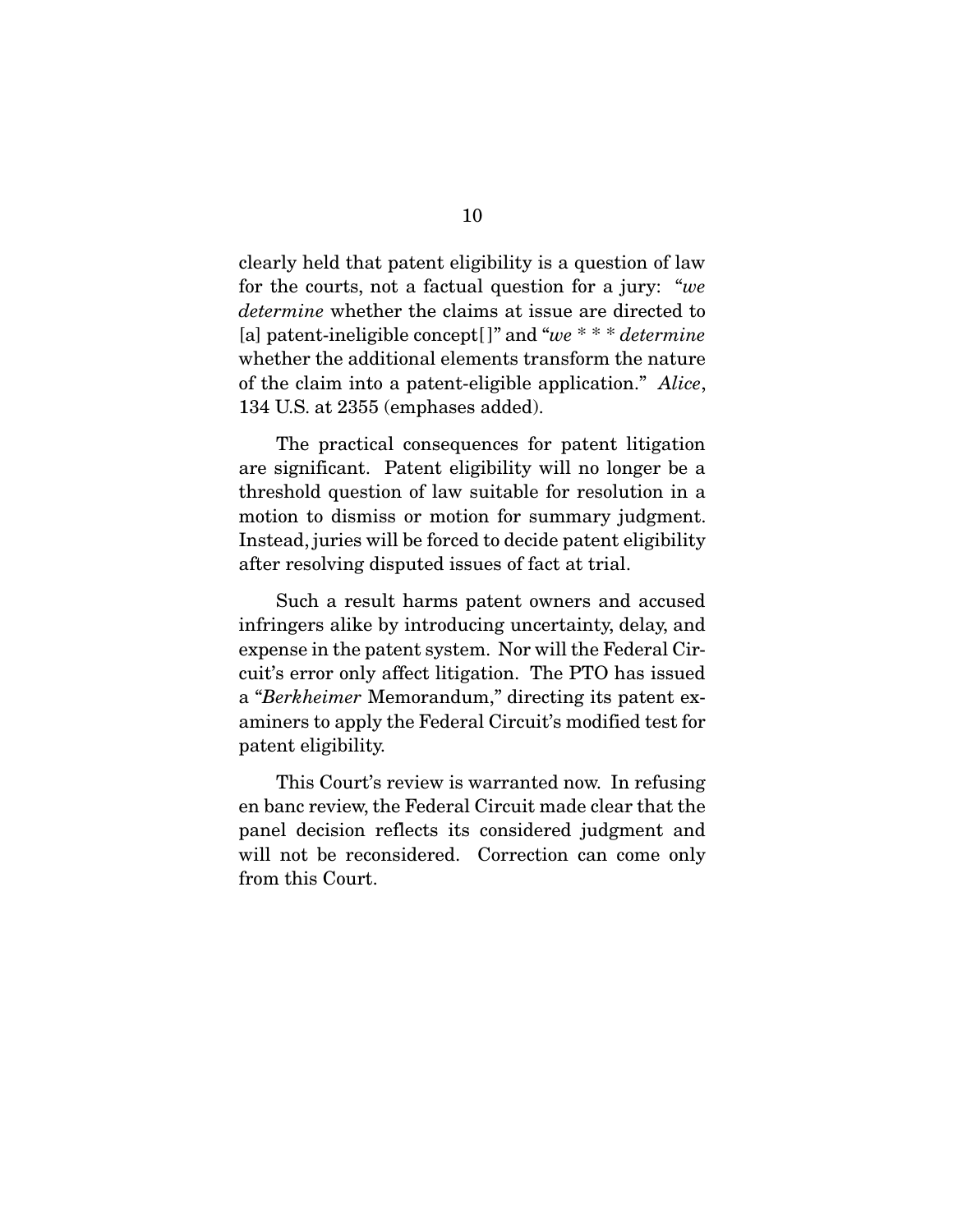# **I. The Decision Below Conflicts with Longstanding Precedent and Distorts This Court's** *Alice*  **and** *Mayo* **Framework.**

 Patents exist "to promote creation." *Ass'n for Molecular Pathology* v. *Myriad Genetics, Inc.*, 569 U.S. 576, 589 (2013). "Laws of nature, natural phenomena, and abstract ideas are 'the basic tools of scientific and technological work.'" *Alice*, 134 S. Ct. at 2354 (quoting *id.*) at 589). Permitting monopolization of these basic tools would undermine—rather than promote—the progress of science and useful arts. *Ibid.*

 Laws of nature, natural phenomena, and abstract ideas thus cannot be patented. Claims that cover these concepts are ineligible for patent protection under the Patent Act. In *Alice*, this Court set forth a straightforward two-part framework for determining patent eligibility under Section 101. At step one, the court "determine[s] whether the claims at issue are directed to [a] patent-ineligible concept[ ]." *Alice*, 134 S. Ct. at 2355. And at step two, the court "examine[s] the elements of the claim to determine whether it contains an 'inventive concept' sufficient to 'transform' the claimed abstract idea into a patent-eligible application." *Id.* at 2357 (citation omitted).

 In the decision below, the panel correctly determined, at step one, that the claims were directed to abstract ideas. App. 11. At that point, the panel should have determined whether the claim elements provide "an 'inventive concept' sufficient to 'transform' [this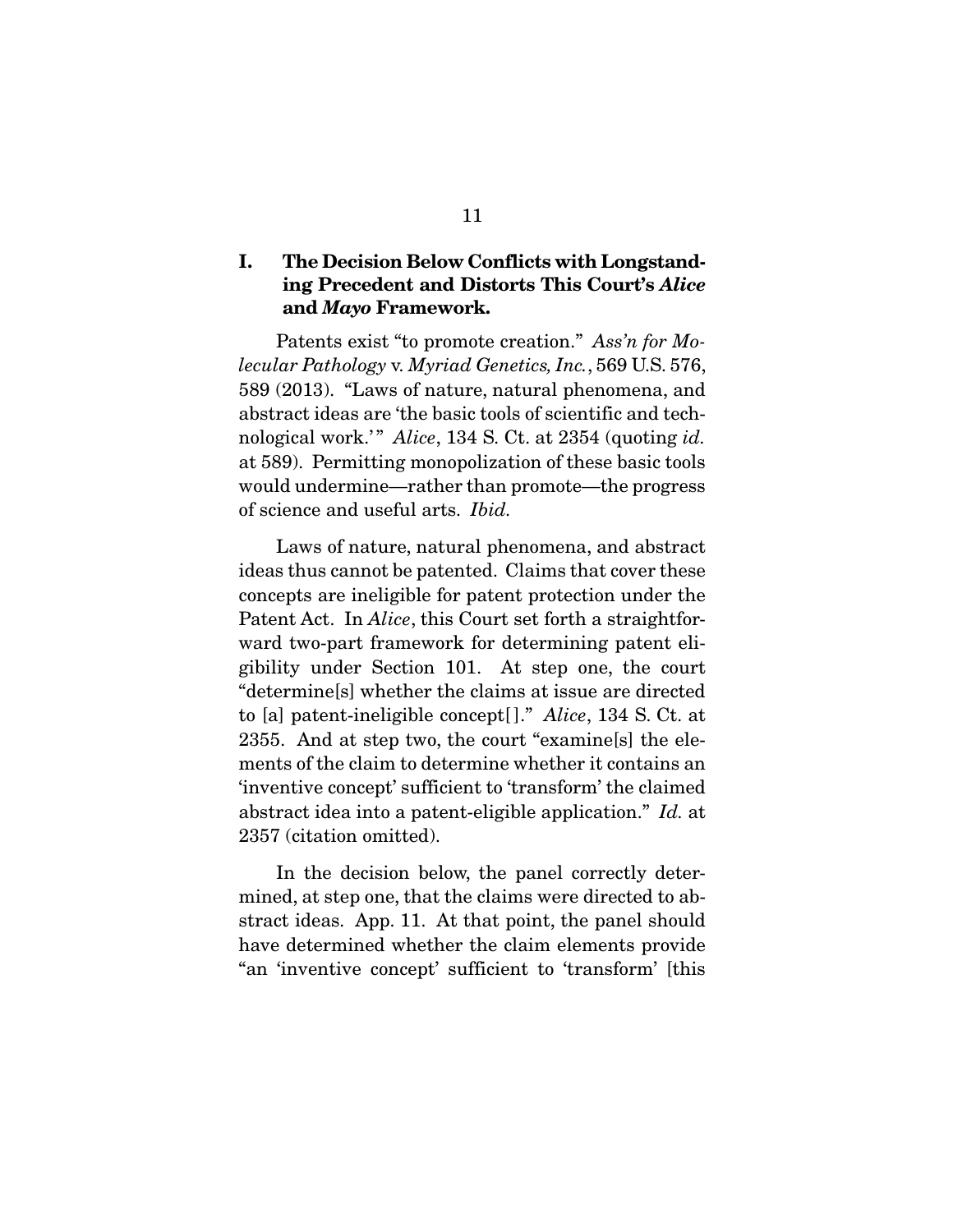underlying] abstract idea into a patent-eligible application." *Alice*, 134 S. Ct. at 2357 (quoting *Mayo*, 566 U.S. at 72-73).

 But the panel did not inquire whether the claims disclose an inventive concept under step two of *Alice* and *Mayo*. Instead, it stated that an inventive concept exists whenever the claim elements involve more than "well-understood, routine, [and] conventional activities," App. 14 (alteration in original), and "[w]hether something is well-understood, routine, and conventional to a skilled artisan at the time of the patent is a factual determination." App. 16. The panel asked the wrong question, viewed from the wrong perspective at the wrong time.

 The panel's reworking transformed step two into a "question of fact" suitable for a jury, even though this Court has always resolved it as a matter of law. The panel made it significantly more difficult to resolve patent ineligibility as a threshold issue on summary judgment or a motion to dismiss, and it imported the "clear and convincing evidence" standard for showing patent invalidity.

This Court's intervention is urgently needed.

# **A. Patent eligibility is a question of law, decided by a court based on the scope of the claims.**

 Patent eligibility is a question of law based on the scope of the claims. "[A] patent claim is that 'portion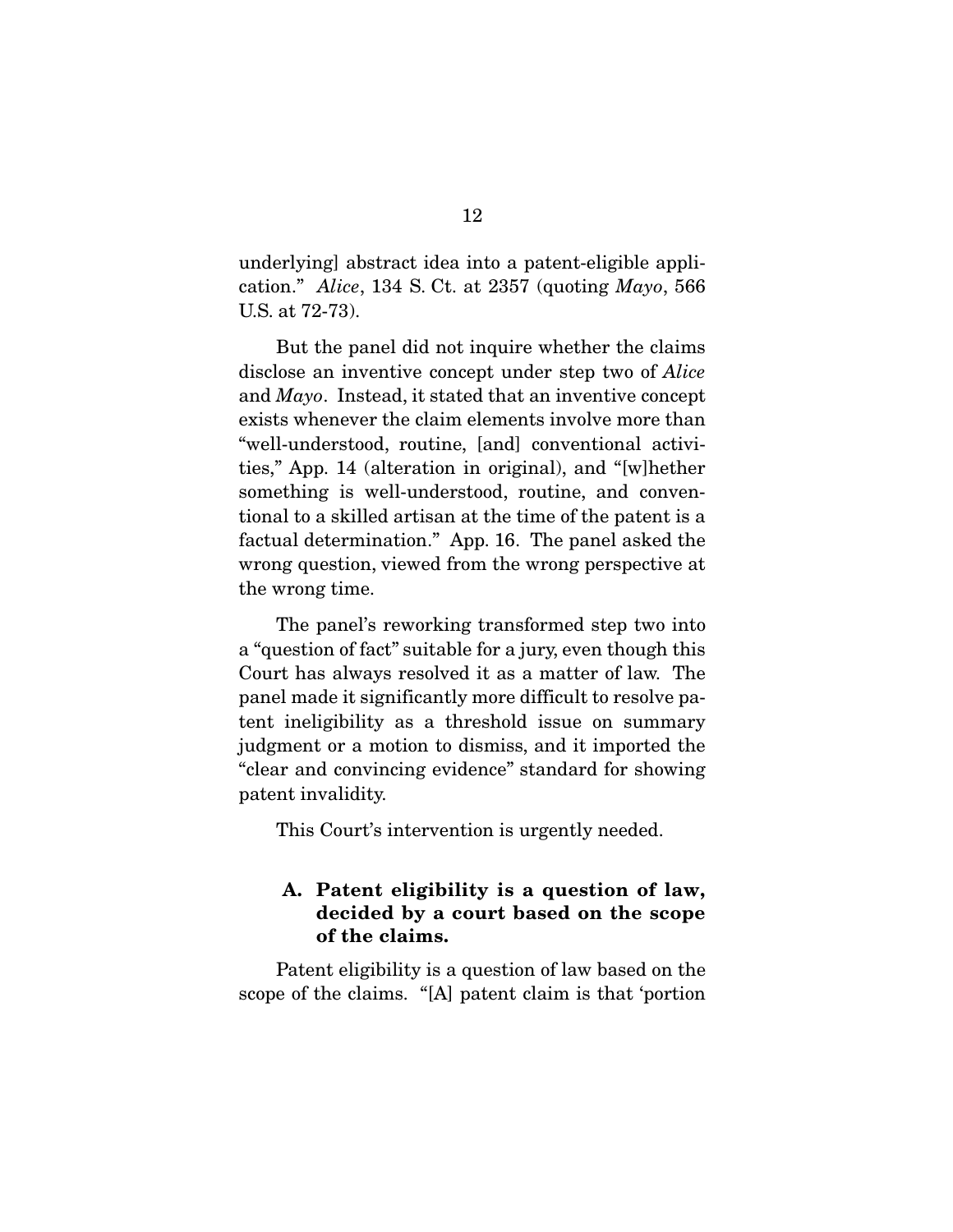of the patent document that defines the scope of the patentee's rights.'" *Teva Pharm. USA, Inc. v. Sandoz, Inc.*, 135 S. Ct. 831, 835 (2015) (quoting *Markman* v. *Westview Instruments, Inc.*, 517 U.S. 370, 376 (1996)).

*Alice* and *Mayo* emphasize that the test for patent eligibility turns on the scope of the claims: "The question before us is whether the claims do significantly more than simply describe these natural relations." *Mayo*, 566 U.S. at 77.

 Evaluating eligibility requires legal classification of the claims: Do they claim subject matter that is eligible for patent protection? Or do they claim subject matter that belongs to the public, basic tools of scientific and technological work such as abstract ideas?

 Determining the meaning of claims—construing the patent—has long been the responsibility of the court. *Markman*, 517 U.S. at 384. That is, a judge must determine what it is that a patent has claimed. *Id.* at 388. And patent eligibility simply turns on "what type of discovery is sought to be patented." *Parker* v. *Flook*, 437 U.S. 584 (1978).

 The two-step test for determining patent eligibility established by this Court in *Alice* and *Mayo* reflects these longstanding principles regarding the role of the court in defining and assessing the scope of the claims. Thus, in *Alice*, this Court explained that in "step two, we [the court] must examine the elements of the claim to determine whether it contains an 'inventive concept.'" 134 S.Ct. at 2357. The Court neither suggested that a jury had any role to play in this inquiry nor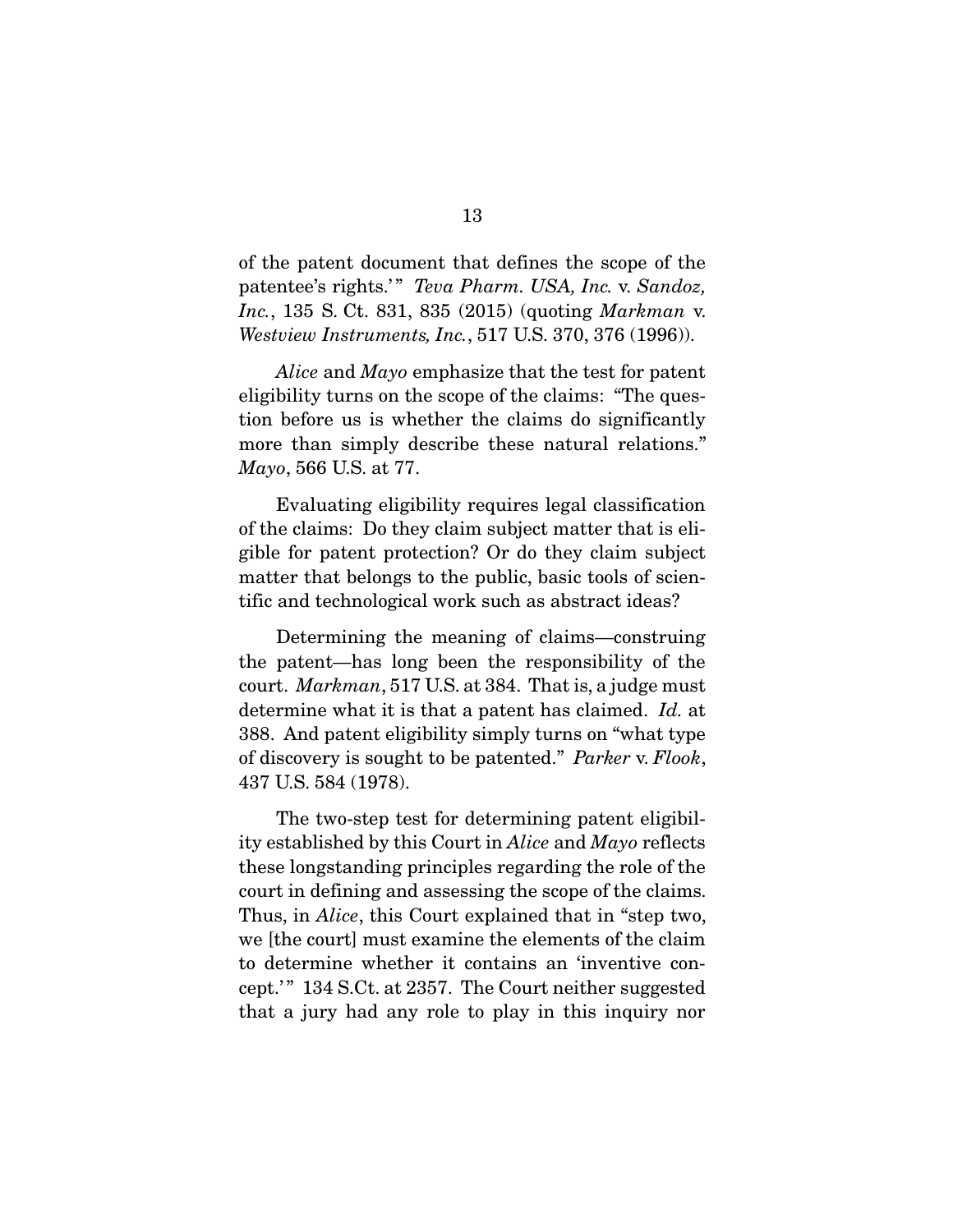suggested that it could look outside "the elements of the claim."

 Similarly, *Mayo* explained that patent eligibility "rests upon an examination of the particular claims before us in light of the Court's precedents." 566 U.S. at 72. Again, this Court noted that the responsibility was the court's. "We [a court] must determine whether the claimed processes have transformed these unpatentable natural laws into patent-eligible applications of those laws." *Ibid*.

 This Court's precedent is uniform: The court, not the jury, determines patent eligibility, and it does so based on a legal analysis of the claims. See, *e.g.*, *Diamond* v. *Diehr*, 450 U.S. 175, 192-93 (1981) (holding claims eligible because "we do not view [them] as an attempt to patent a mathematical formula, but rather to be drawn to an industrial process for the molding of rubber products"); *Bilski* v. *Kappos*, 561 U.S. 593, 609 (2010) ("[T]he Court resolves this case narrowly on the basis of this Court's decisions in *Benson*, *Flook*, and *Diehr*, which show that petitioners' claims \* \* \* are attempts to patent abstract ideas."); *Parker*, 437 U.S. at 594-95 (noting "our conclusion" that "respondent's application contains no claim of patentable invention").

 None of this Court's Section 101 cases suggest that the Court is resolving issues of facts or looking beyond its own analysis of the scope of the claims in determining patent eligibility. Nor does this Court's precedent—including *Alice* and *Mayo*—contain any hint of the "clear and convincing evidence" standard,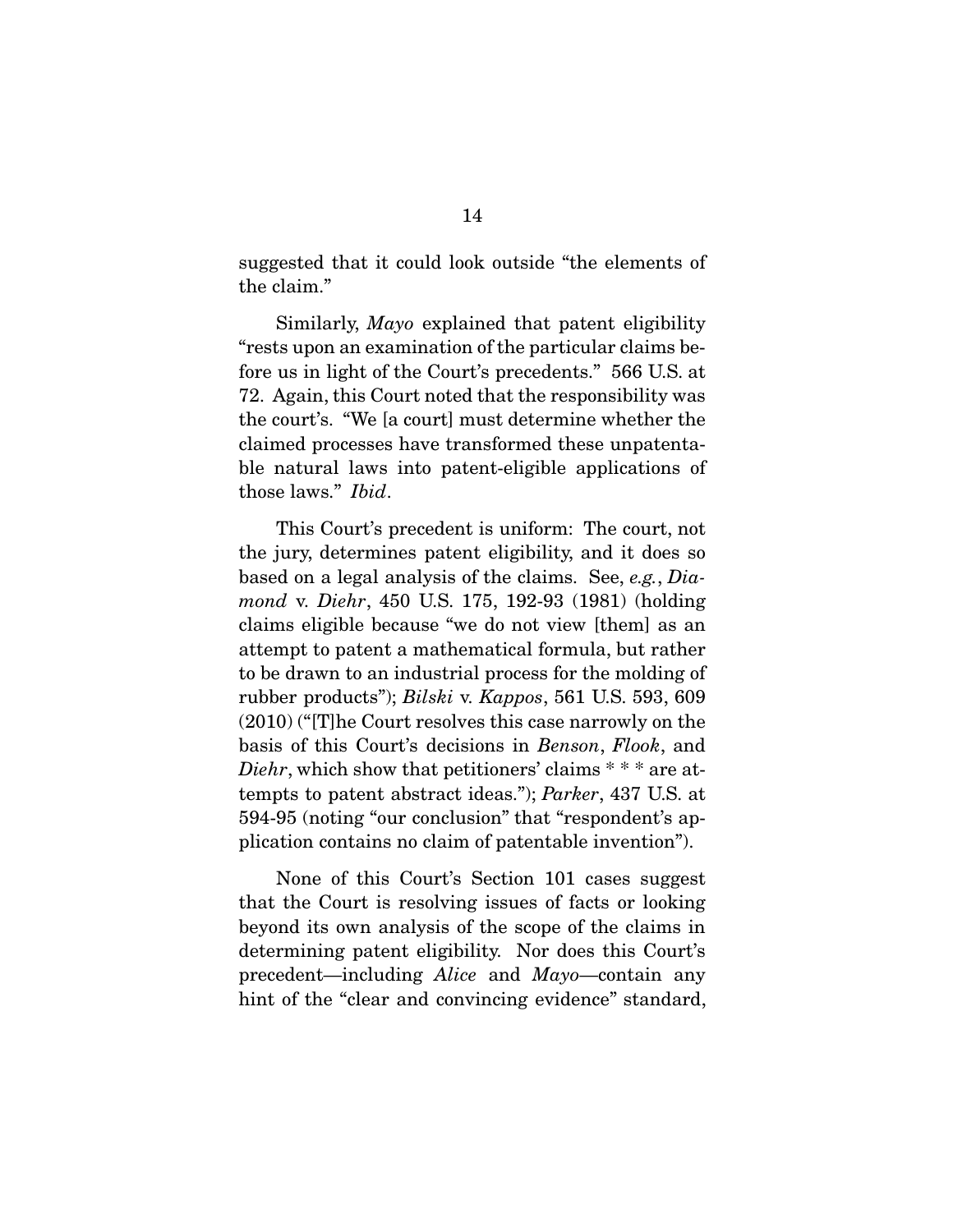which the decision below held applies to Section 101 determinations. App. 14.

 Eligibility for patent protection turns on a legal analysis of the type of discovery sought to be patented. Courts must decide both steps of eligibility as a question of law based on their assessment of the scope of the claims.

# **B. The Federal Circuit erred by transforming patent eligibility into a question of fact based on the state of the art.**

 The Federal Circuit significantly modified the test for an inventive concept. It declined to classify the claims as eligible or ineligible based on whether elements "transform the nature of the claim" into a patent eligible application of the abstract idea, as *Alice* directs. See 134 S. Ct. at 2355. Instead, it reduced the "inventive concept" test to a single, fact-intensive inquiry: "whether a claim element or combination of elements would have been well-understood, routine, and conventional to a skilled artisan in the relevant field at a particular point in time." App. 87-88; see also App. 18 ("whether the invention describes well-understood, routine, and conventional activities").

 This approach conflicts with this Court's precedent: "The question \* \* \* whether a particular invention is novel is wholly apart from whether the invention falls into a category of statutory subject matter." *Diamond*, 450 U.S. at 188-91; see also *Parker*, 437 U.S. at 584 (holding the patent eligibility inquiry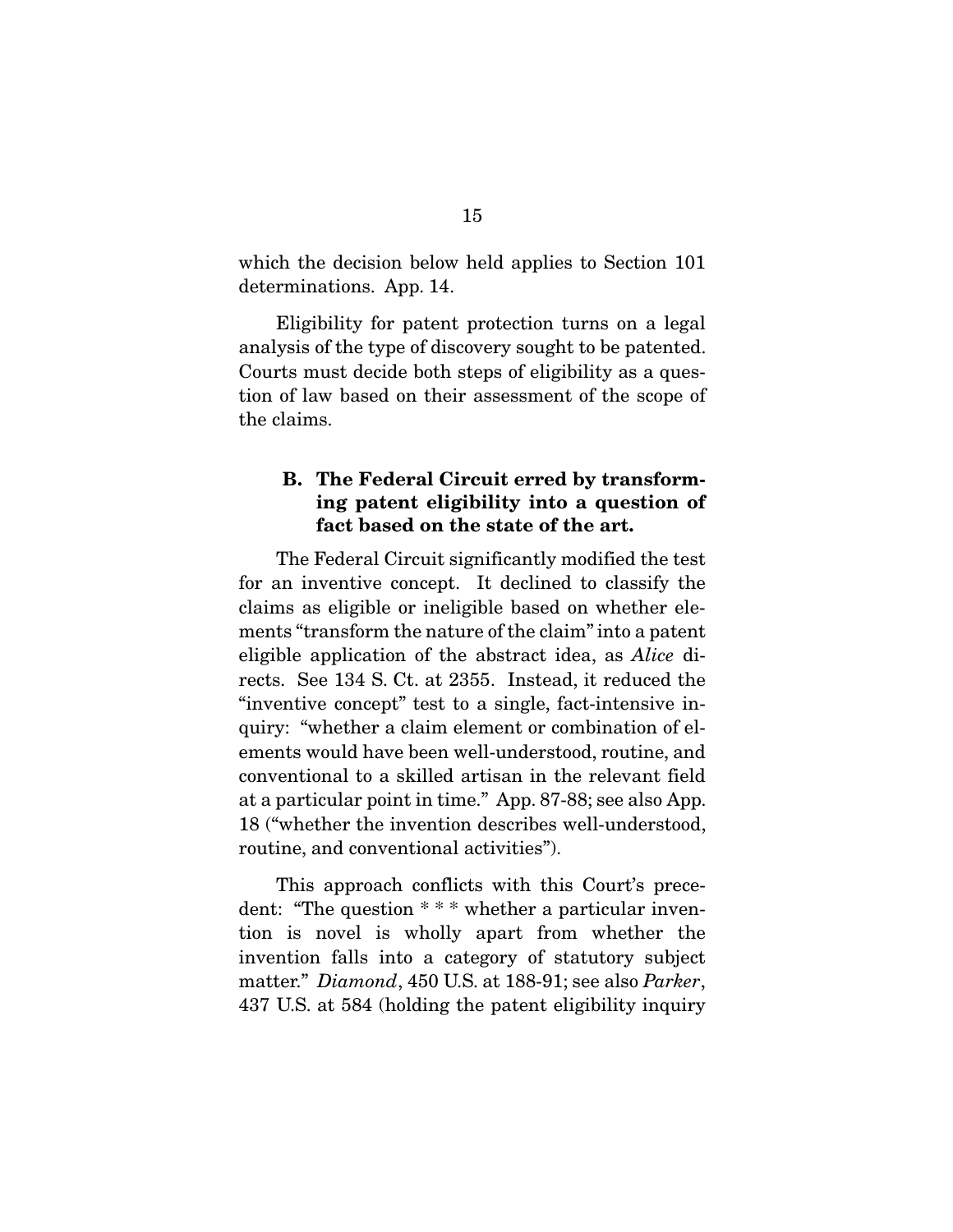"does not involve the familiar issues of novelty and obviousness that routinely arise under §§ 102 and 103").

 Rather than considering the claims and their scope—whether "the [claim] is more than a drafting effort designed to monopolize the [abstract idea]," *Alice*, 134 S. Ct. at 2357—the Federal Circuit's test considers the claims in light of the knowledge of the art at the time of the patent. This is a fundamentally different inquiry, and it is error.

# **1. The Federal Circuit replaced this Court's test with a phrase from** *Alice* **and** *Mayo***.**

 The Federal Circuit derived its new test from a misreading of *Alice* and *Mayo*. In those cases—both of which held that claims lacked inventive concepts—this Court noted that the steps "involve[d] well-understood, routine, conventional activity previously engaged in." *Mayo*, 566 U.S. at 79; see also *Alice*, 134 S. Ct. at 2359.

 But this Court did not hold that "routine, conventional activity" is the only way to show the absence of an inventive concept. The Federal Circuit confused part of this Court's explanation that certain claims lacked an inventive concept with *the only way* of showing that a patent is ineligible.

 The *Alice* and *Mayo* opinions never lost sight of the fundamental inquiry: whether the claim "is more than a drafting effort designed to monopolize the [abstract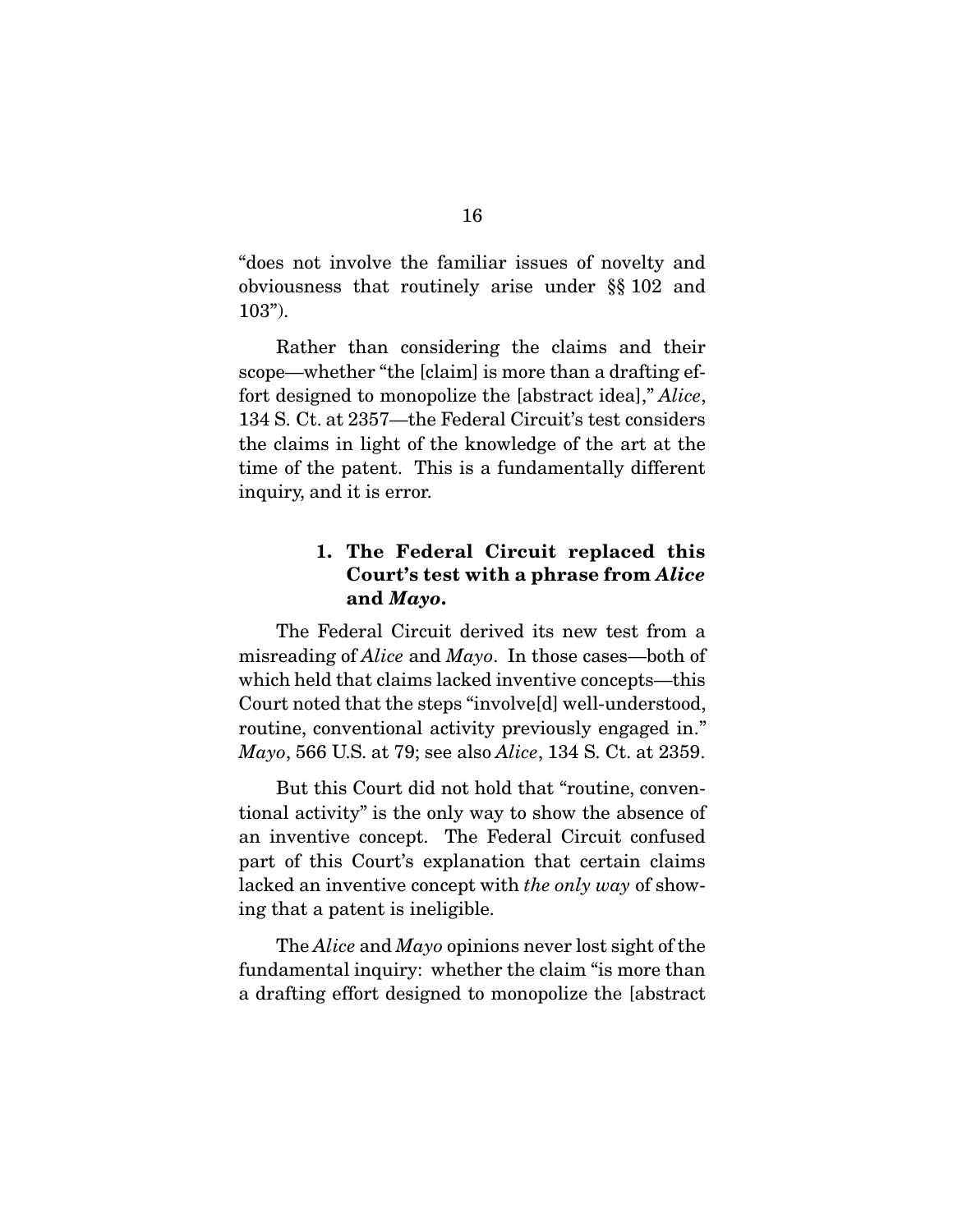idea or natural law]," *Alice*, 134 S. Ct. at 2357, which is impermissible even if the claim "limit[s] an abstract idea to one field of use or add[s] token postsolution components." *Bilski*, 561 U.S. at 612.

 This Court recognized that the claims at issue in *Alice* and *Mayo* added no inventive concept to the abstract ideas and natural laws underlying them. The "routine and conventional" elements in *Alice*, for example, merely "instruct the practitioner to implement the abstract idea \* \* \* on a generic computer." 134 S. Ct. at 2359. That is, the claims "amount[ed] to a mere instruction to implement an abstract idea on a computer." *Id.* at 2358 (internal quotation marks omitted); see also *id.* at 2359 ("Viewed as a whole, petitioner's method claims simply recite [an abstract idea] as performed by a generic computer.").

 The panel's central error was to conflate non-routineness with an inventive concept. But inventiveness—not routineness—has always been the touchstone at step two: Because nobody is entitled to monopolize an abstract principle, courts must ensure that the claim elements "transfor[m] the [principle] into an inventive application," *Mayo*, 566 U.S. at 81, that "amounts to significantly more than a patent upon the [principle] itself," *id.* at 73. Even where a claim relies on "less conventional" steps, those steps do not render the claim patent eligible if they "add nothing of significance" to the abstract principle itself. *Id.* at 87; see also *O'Reilly* v. *Morse*, 56 U.S. 62, 119 (1853) (holding that a claim involving unconventional steps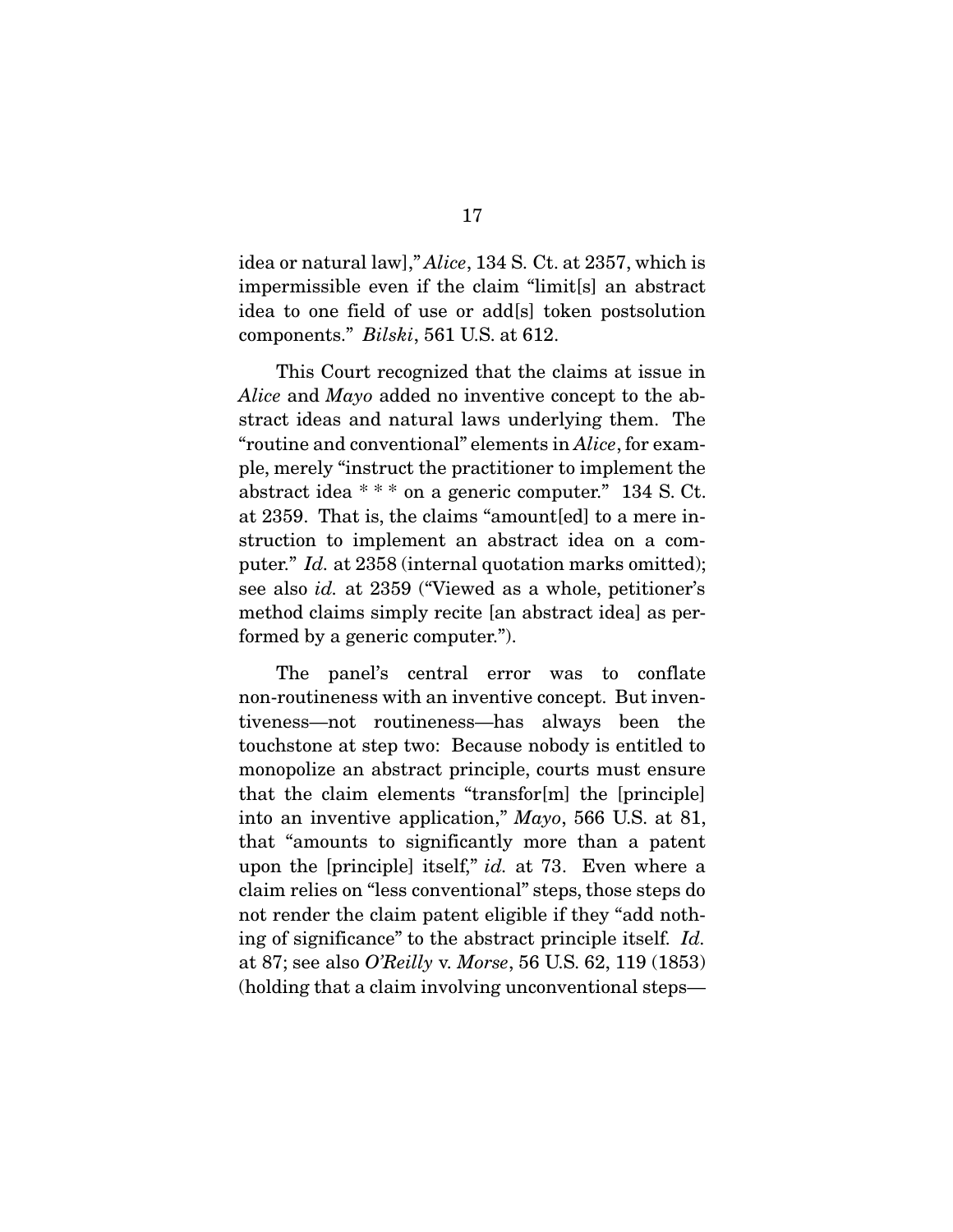the use of electromagnetism to print characters at a distance—was not patent eligible).

 This shift in focus takes the inquiry out of the realm of claim construction and into the space inhabited by novelty, with its attendant reliance on expert witnesses, prior art, and other extrinsic evidence. But patent eligibility under Section 101 is intended to serve a "screening function." *Mayo*, 566 U.S. at 89. It is a "threshold test." *Bilski*, 561 U.S. at 602.

 This Court's focus in Section 101 has always remained on the breadth of the claims, the "type of discovery \* \* \* sought to be patented," *Parker*, 437 U.S. at 584, not the state of the art at a particular point in time.

# **2. The decision below allows the novelty of an abstract idea to establish eligibility.**

 Moreover, the decision below disregards this Court's instruction that an inventive concept must be found "apart from the natural laws [or abstract ideas]" underlying the claims. *Mayo*, 566 U.S. at 73. The decision below asks only whether claims are novel: whether they "describ[e] well understood, routine, and conventional activities." App. 18.

 This test will fail to identify many patent ineligible claims. Claims that monopolize newly discovered natural laws and abstract ideas will be eligible for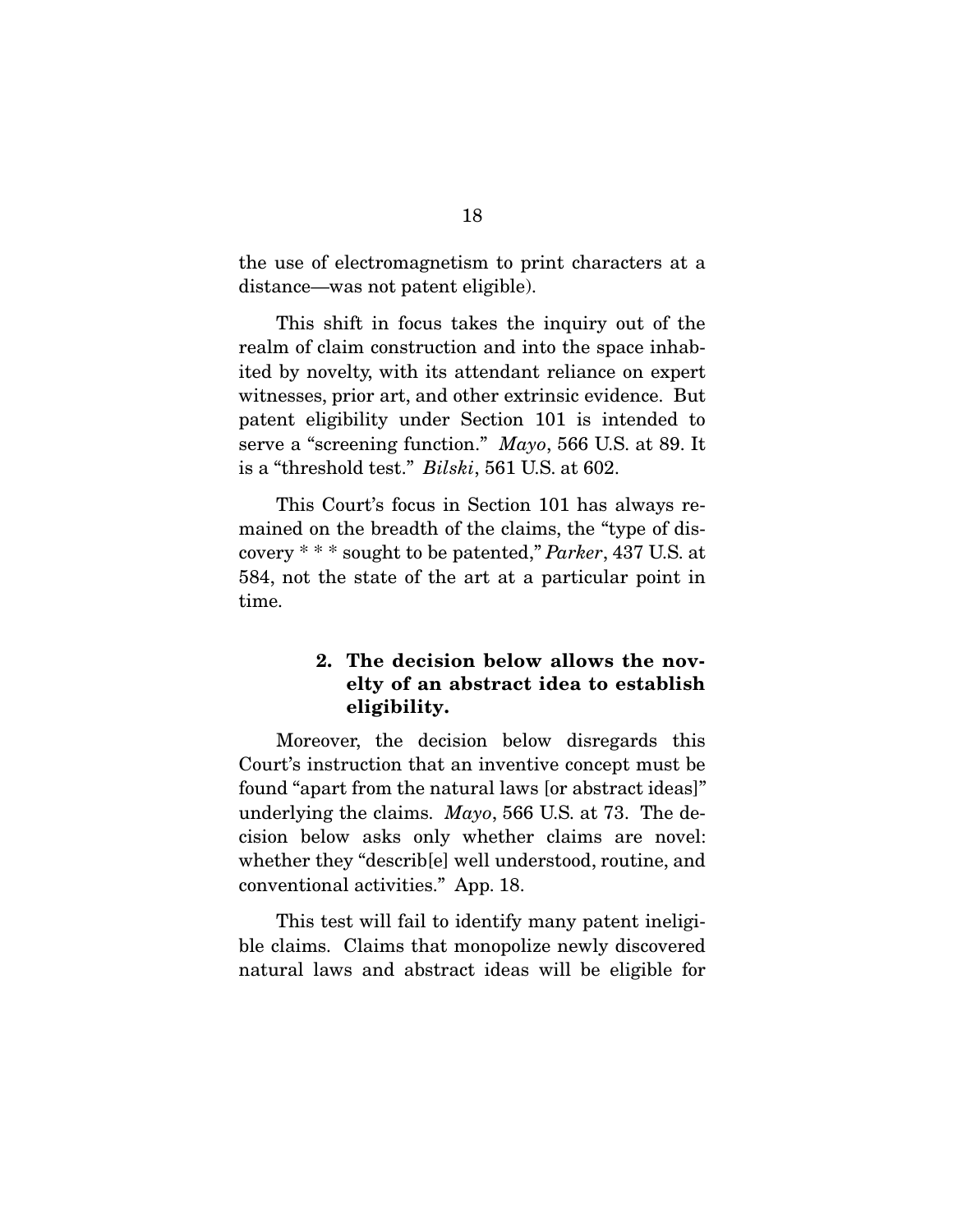patent protection because of their novelty: "Intuitively, one would suppose that a newly discovered law of nature *is* novel." *Mayo*, 566 U.S. at 91.

 This Court has thus recognized that "[t]he 'novelty' of any element or steps in a process, or even of the process itself, is of no relevance in determining whether the subject matter of a claim falls within the § 101 categories of possibly patentable subject matter." *Diamond*, 450 U.S. at 188-89.

 The Federal Circuit's test conflicts with this authority, permitting claims to be eligible merely because applying a newly discovered law of nature (or new abstract idea) does not involve routine and conventional activity.

## **3. Patent eligibility does not change over time with the state of the art.**

 There is another flaw in the test in the decision below. Because the Federal Circuit bases patent eligibility on the knowledge of those of skill in the art "at a particular point in time [*i.e.*, the time of the patent]," App. 88, patent eligibility can change as knowledge of the art changes.

 This cannot be correct. Patent eligibility rests on a legal classification of the claims: Does the patent claim ineligible subject matter—such as an abstract idea or natural law—or eligible subject matter? That legal classification cannot rationally shift over time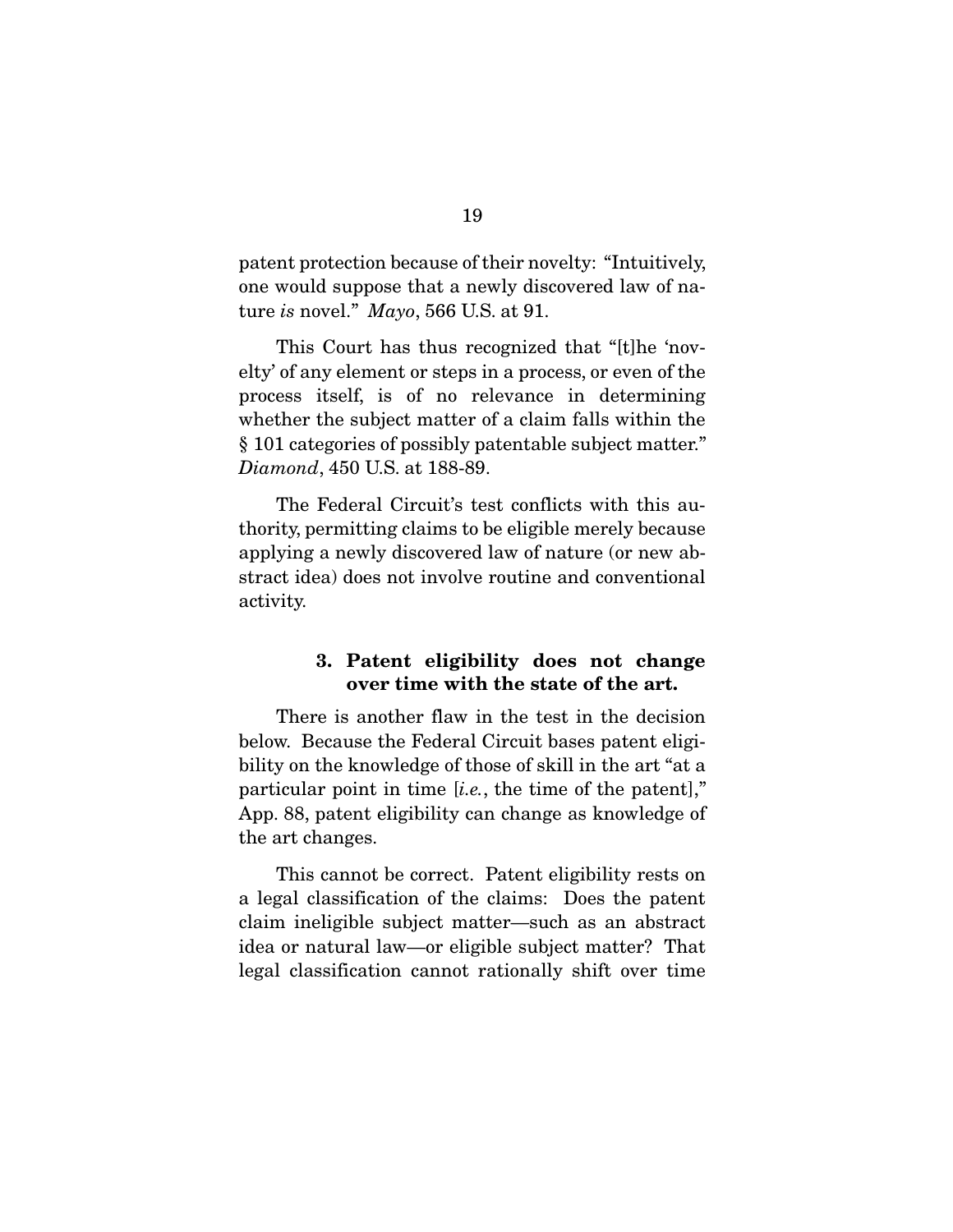based on the evolving knowledge of those of skill in the art.

 Yet under the Federal Circuit's approach, patent eligibility can change over time. Identical claims might be held to fall within eligible subject matter at one point in time but held to cover ineligible subject matter if they had been filed later.

 In *Diamond*, this Court held that claims were eligible for patent protection because they were directed to a specific "process for curing rubber" rather than an attempt to monopolize the underlying natural law. 450 U.S. at 188. If these claims concerned subject matter that was eligible for patent protection in 1975 (when filed), *id.* at 177, then their subject matter would have been eligible for patent protection had the application been filed in 2000, and their subject matter would remain eligible for patent protection if the application were filed in 2025.

 To be sure, time and developments in the art have almost certainly rendered the claims from *Diamond*  obvious or anticipated. 35 U.S.C. §§ 102, 103. These tests for patentability depend on factual questions such as "the scope and content of the prior art \* \* \*; differences between the prior art and the claims at issue \* \* \*, and the level of ordinary skill in the pertinent art." *Graham* v. *John Deere Co.*, 383 U.S. 1, 17 (1966).

 But the result of the threshold *eligibility* question will never change. It is not a question of knowledge of the art; it is a question of the scope of the claims.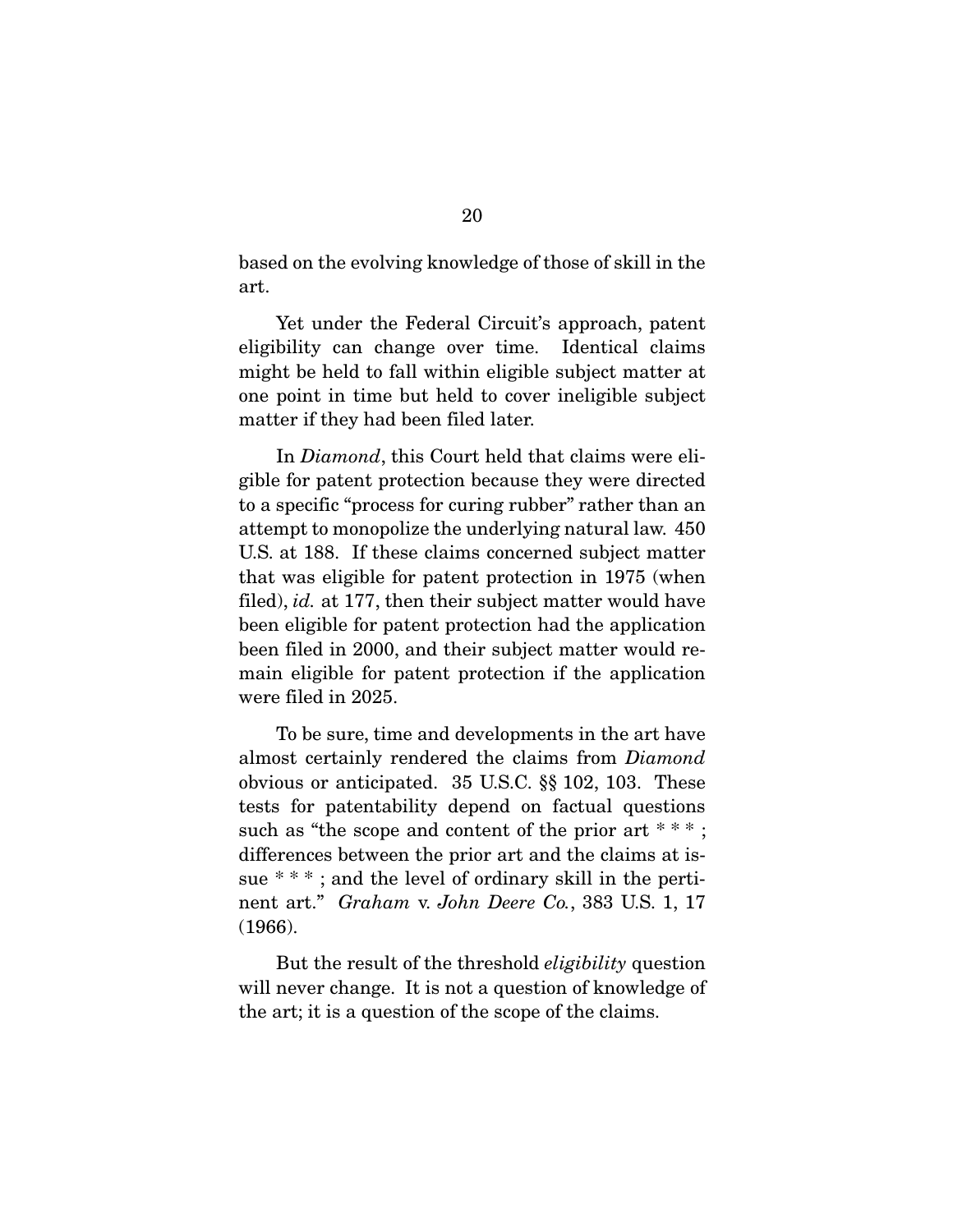Section 101 ceases to have meaning if the legal categories of patent eligible and patent ineligible subject matters evolve based on how skilled artisans view the limitations over time.

## **4. Patent eligibility does not depend on the draftsman's art.**

 Moreover, the Federal Circuit's reliance on an assertion in the specification that the claims did not involve "routine and conventional" activities causes patent eligibility to depend on "the draftsman's art," precisely what this Court warned against in *Mayo*. See 566 U.S. at 72.

 Based on the decision below, commentators are now advising patent applicants that "going forward, [it] would be wise to remove (or at least rethink) certain statements in [an] application specification that could be interpreted as indicating that certain features and/or elements of a claimed invention are wellunderstood, routine, and/or conventional in the art." Adam Saxon, *Analyzing the Impact of the USPTO's Berkheimer Memorandum*, IP WIRE, http://ipwire.com/ stories/analyzing-the-impact-of-the-usptos-berkheimermemorandum/ (May 15, 2018).

 Patent eligibility turns on the scope and subject matter of the claims. That the Federal Circuit's test causes it to depend on artful drafting of the specification confirms the error in the decision below.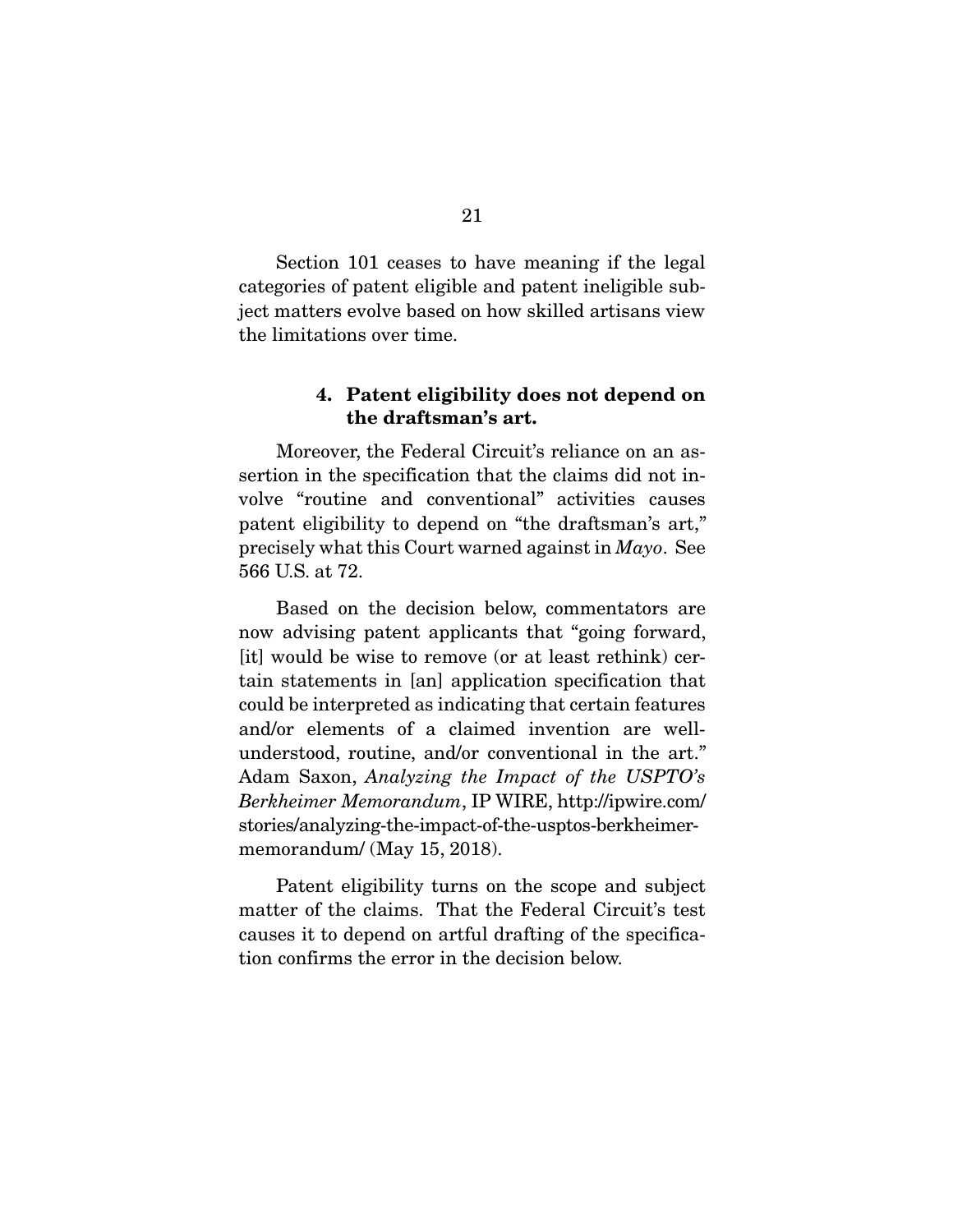## **5. Under the Federal Circuit's test, this Court erred in** *Alice* **and** *Mayo***.**

 Indeed, under the reasoning of the decision below, this Court erred in affirming summary judgment in *Alice* and *Mayo*. The specification of one of the patents at issue in *Alice* alleged that "[t]here are disadvantages or limitations associated with such available economic risk management mechanisms. Particularly, they provide, at best, only indirect approaches to dealing with the risk management needs." U.S. Pat. No. 5,970,479 at 2:33-36. It explains, "[t]he present invention \* \* \* provides an automated infrastructure to which parties have access without restrictions relating to nationality or residential requirements. This allows the parties to participate directly without requiring an intermediary." *Id.* at 4:8-12.

 The same is true for the claims in *Mayo*, where the specification of one of the patents in suit explained that the patent provided methods for "optimiz[ing] the dose of 6-mercaptopurine drugs and assess[ing] biotransformation in individual patients" that provided advantages in "optimiz[ing] the therapeutic efficacy \* \* \* while minimizing toxic side effects" that were unknown in the prior art. U.S. Pat. No. 6,355,623 at 2:8- 13.

 Under the panel's test, these assertions of "improvements" in the specifications would suffice to "create a factual dispute regarding whether the invention describes well-understood, routine, and conventional activities." App. 18.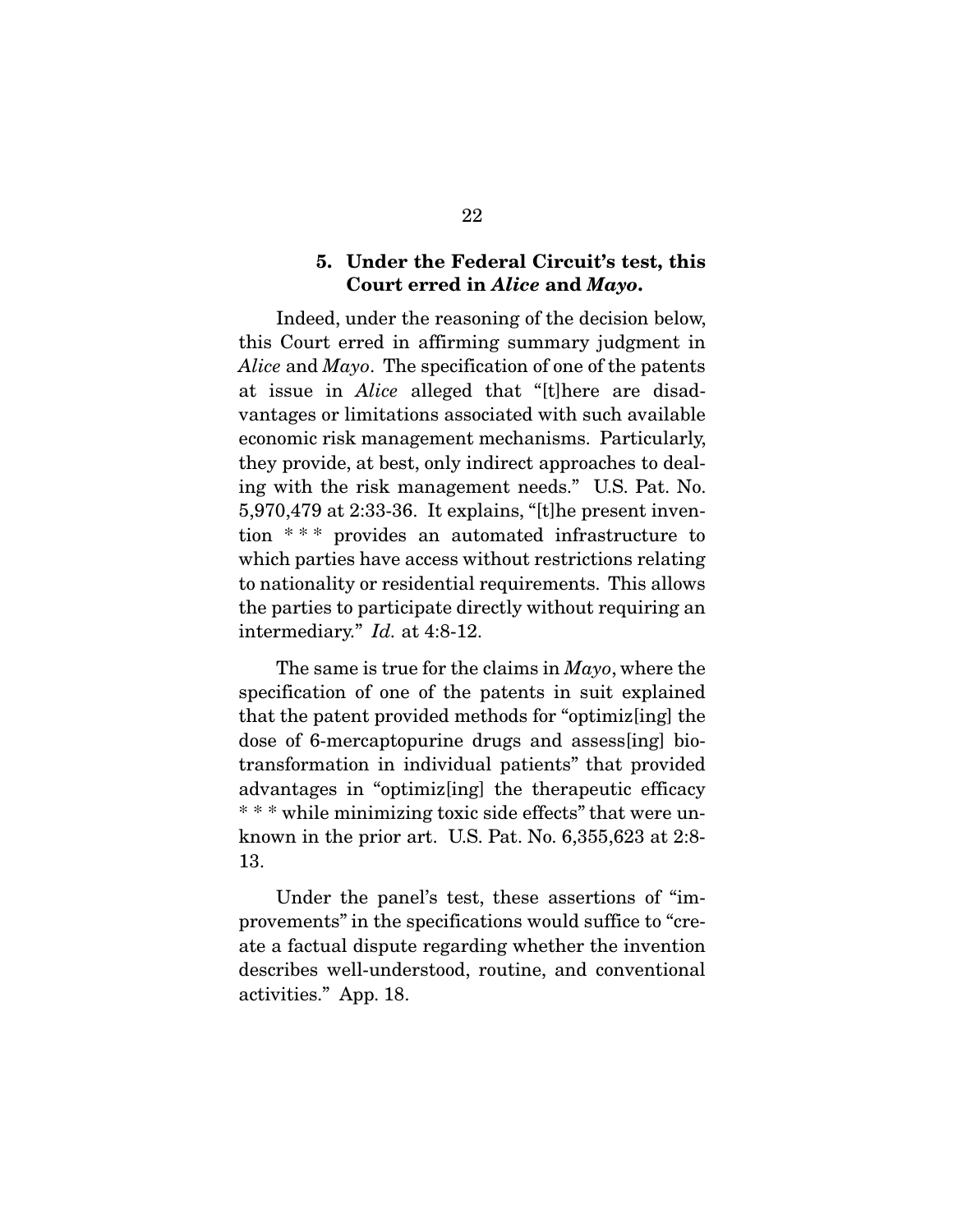That the claims this Court held were ineligible in both *Alice* and *Mayo* would survive summary judgment under the Section 101 test created below confirms both the Federal Circuit's error and the need for this Court's review.

## **II. This Important Decision Warrants Review by This Court.**

 The decision below warrants review from this Court. Transforming the Section 101 inquiry from a purely legal analysis of the claims into a test dependent on underlying factual inquiries into the state of the art represents a significant shift in jurisprudence.

# **A. The Federal Circuit's broadening of patent eligibility deprives the public of the basic tools of innovation.**

 By redefining the inquiry at step two of *Alice*, the Federal Circuit greatly expanded the range of potentially patent eligible inventions. As a result, it is now much easier for inventors to monopolize the "building blocks of human ingenuity." *Alice*, 134 S. Ct. at 2354.

 The lower bar for eligibility will have—and has had—an immediate effect on patent litigation, where defendants like HP Inc. may face potential liability when they are accused of infringing patents that concern abstract ideas or natural laws that would be ineligible for protection under this Court's test.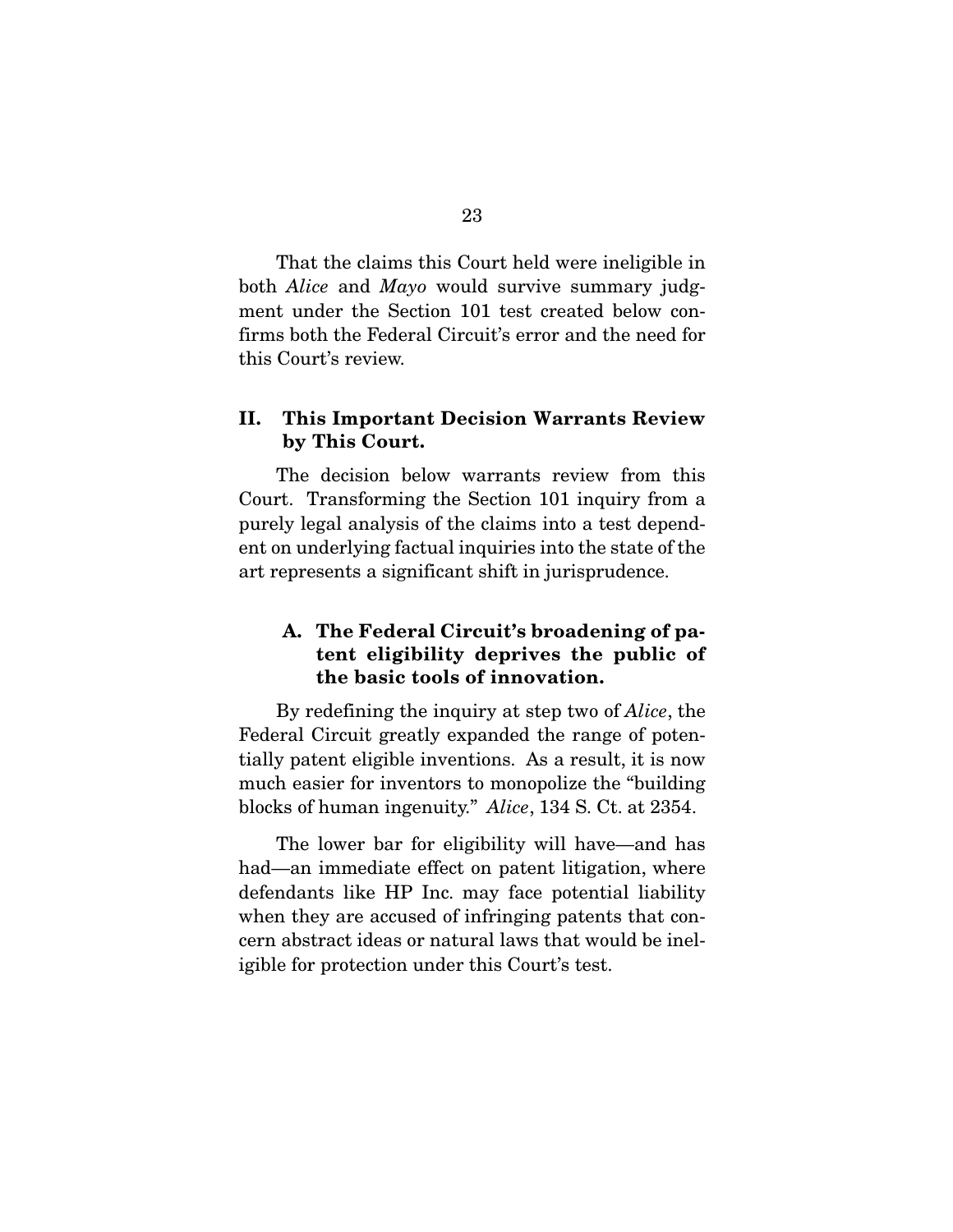But the effect of the decision below has not been limited to patent litigation. The decision will also have a significant effect on patent prosecution, resulting in the issuance of more patents that should have been rejected under this Court's test.

 In the wake of *Alice* and *Mayo*, examiners at the PTO began relying increasingly on Section 101 to reject proposed claims, particularly in software patents. See James Cosgrove, *§ 101 Rejections in the Post-*Alice *Era*, IP Watchdog, http://www.ipwatchdog.com/2017/ 03/07/101-rejections-post-alice-era/id78635/ (Mar. 7, 2017) ("Before the recent flurry of § 101 cases, § 101 was the least-frequently cited section of the Patent Act among [ ]PTO rejections, accounting for just 8.5% of all rejections issued before *Bilski*. In the post-*Alice* era, however, that number has risen to 12.2% of all rejections[.]"); Lincoln S. Essig, *Impact of the USPTO Examination Guidelines on Software Patents Post-*Alice, Knobbe Martens, https://www.knobbe.com/news/2016/09/ impact-uspto-examination-guidelines-software-patentspost-alice (Sept. 2, 2016) ("Our analysis of the patents issued since the *Alice* decision reveals a marked increase in the occurrence of 101 Rejections in the selected art units.  $***$  [T]here has been both a sharp increase in patent eligibility rejections and a sharp decrease in issued patents for software and business method-related inventions since *Alice*.").

 Recognizing the significance of the decision below, the PTO issued new guidance through a memorandum addressing this case. See Robert W. Bahr, *Changes in Examination Procedure Pertaining to Subject Matter*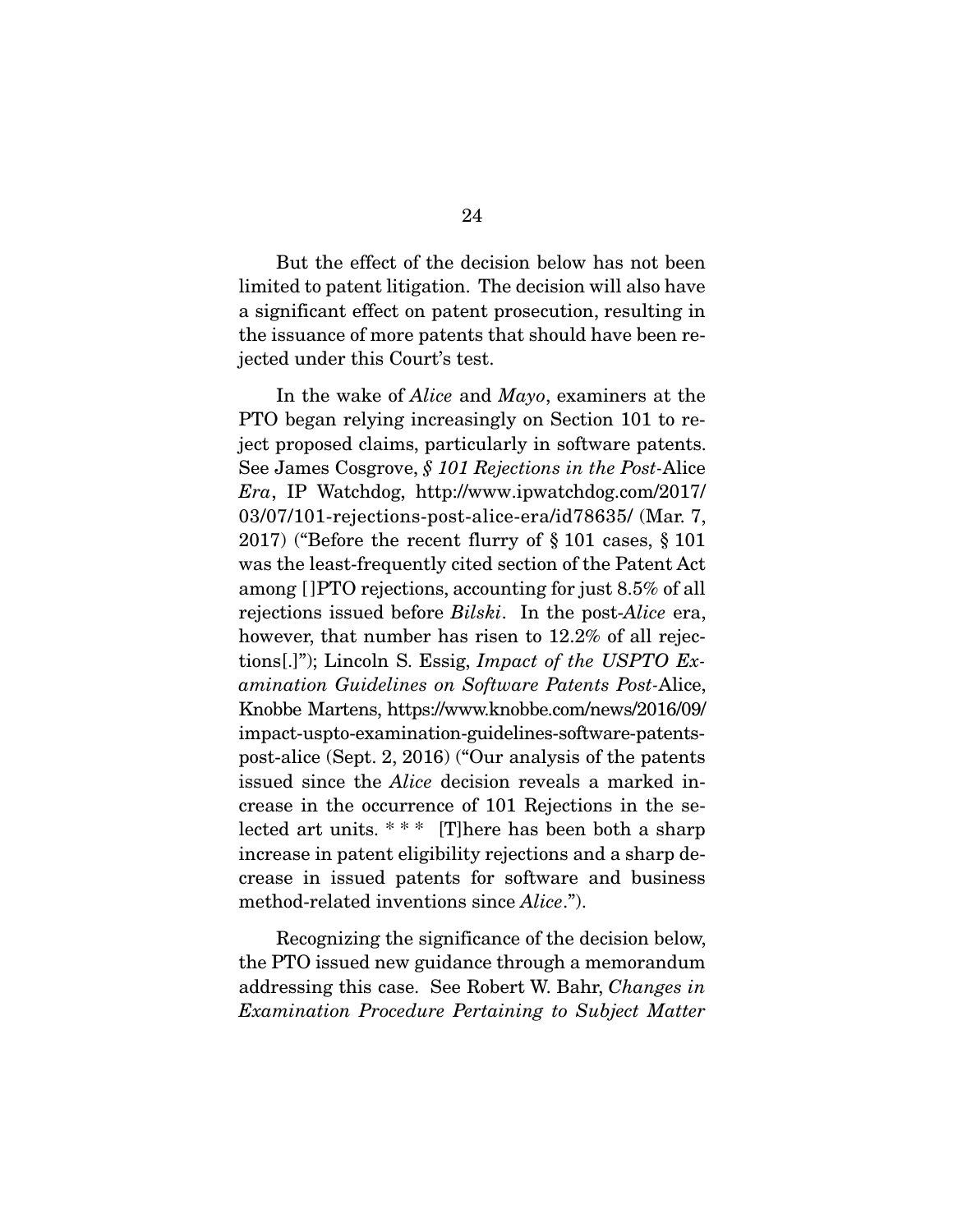*Eligibility, Recent Subject Matter Eligibility Decision (Berkheimer v. HP, Inc.)*, USPTO, https://www.uspto. gov/sites/default/files/documents/memo-berkheimer-20180419.PDF (Apr. 19, 2018). This new guidance confirms the Federal Circuit's departure from this Court's precedent and the significant effects of the decision below on patent prosecution.

 The "*Berkheimer* Memorandum" highlights the Federal Circuit's novel holding that "whether something is well-understood, routine, and conventional to a skilled artisan at the time of the patent is a factual determination." *Id*. at 2 (quoting App. 16). Accordingly, the *Berkheimer* Memorandum "revises" the Manual of Patent Examining Procedures—the guidebook patent examiners depend on to do their jobs—and changes the patent eligibility analysis. *Id*. at 3-5.

 The *Berkheimer* Memorandum now explains that eligibility is easily satisfied, directing examiners to "conclude that an element (or combination of elements) represents well-understood, routine, conventional activity *only when* the examiner can *readily conclude* that the element(s) is widely prevalent or in common use in the relevant industry" in step two of the *Mayo*/*Alice* test. *Id*. at 3 (emphases added).

 By applying a weakened test for eligibility, the decision below will lead to defendants being held liable for infringing claims that should be ineligible and will lead to the issuance of invalid patents in the first instance. Correction is warranted.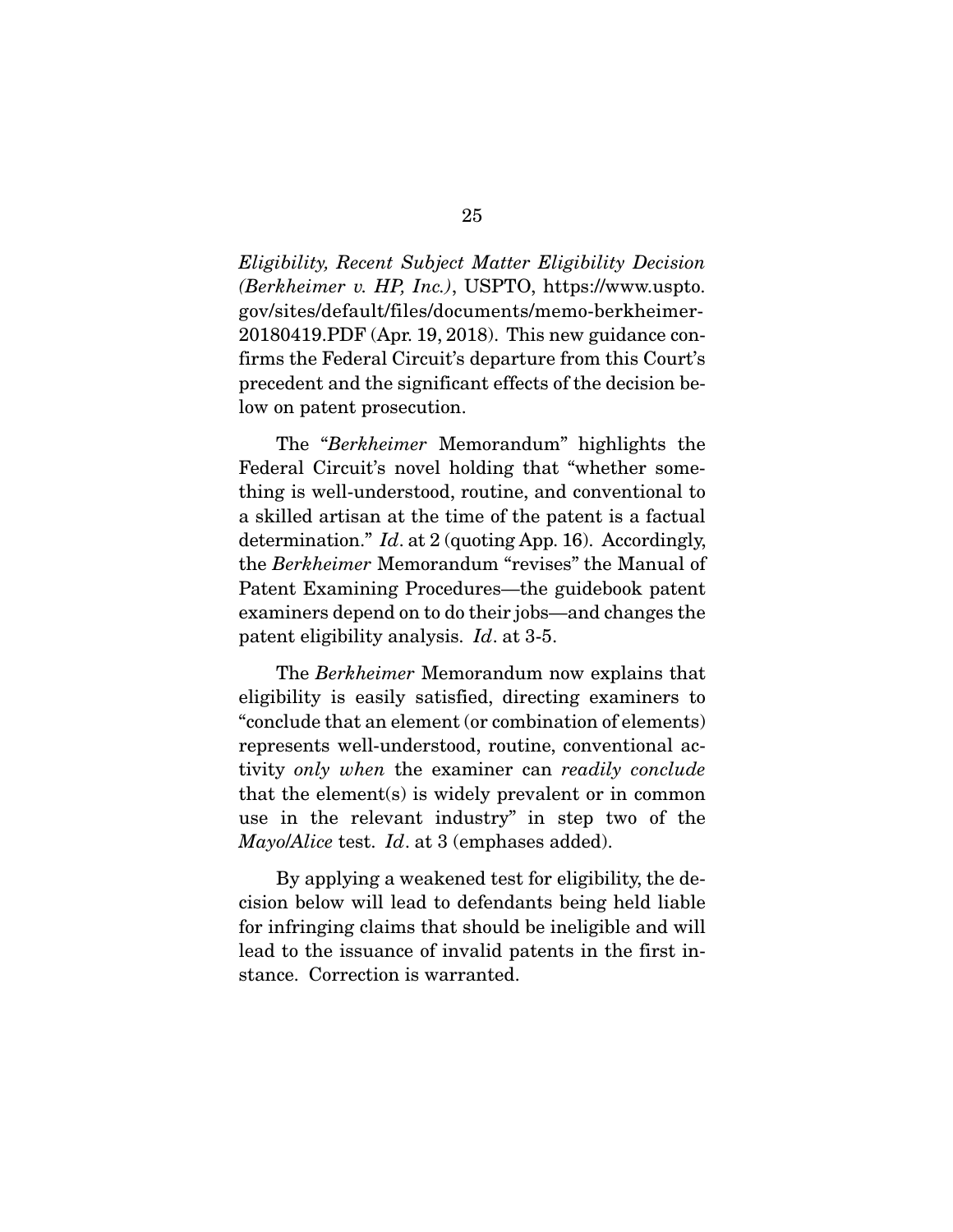## **B. Transforming patent eligibility into a question of fact will have a significant practical effect on patent litigation.**

 Not only does the Federal Circuit apply the wrong substantive standard—focusing on the state of the art rather than the scope of the claims—but also its transformation of Section 101 from a legal to a predominantly factual inquiry will have enormous procedural and practical significance.

 Prior to the decision below, district courts and the Federal Circuit regularly held in view of *Alice* and *Mayo* that claims were ineligible on the pleadings or at summary judgment. *E.g., Smart Sys. Innovations, LLC*  v. *Chi. Transit Auth*., 873 F.3d 1364, 1374-75 (Fed. Cir. 2017); *Secured Mail Sols. LLC* v. *Universal Wilde, Inc*., 873 F.3d 905, 911-12 (Fed. Cir. 2017); *Elec. Power Grp., LLC* v. *Alstom S.A*., 830 F.3d 1350, 1355 (Fed. Cir. 2016); *Intellectual Ventures I LLC* v. *Capital One Bank (USA)*, 792 F.3d 1363, 1370 (Fed. Cir. 2015).

 Section 101 thus permitted early and inexpensive resolution of cases with patents directed to ineligible subject matter. One study reported that in the period following *Alice*'s issuance until April 30, 2017, the federal courts invalidated patents on Section 101 grounds in 330 out of 488 decisions. See *#Alicestorm: April Update and the Impact of TC Heartland on Patent Eligibility*, Fenwick & West Bilski Blog, http://www. bilskiblog.com/blog/2017/06/alicestormapril-updateand-the-impact-of-tc-heartland.html (June 1, 2017). After *Alice* issued, "the proverbial motions practice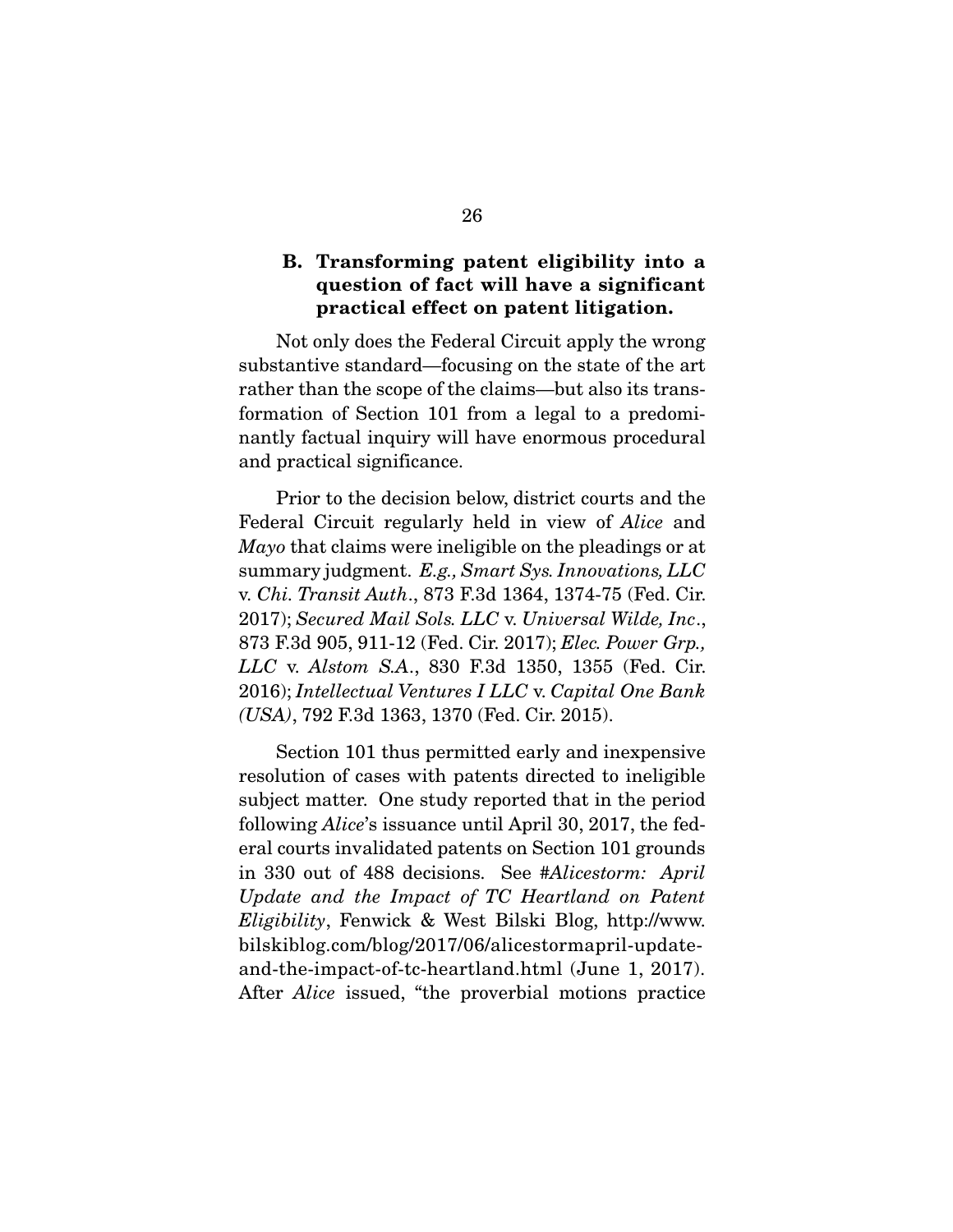floodgates[ ] opened." *Intellectual Ventures I LLC* v. *Erie Indem. Co.*, 134 F. Supp. 3d 877, 895 (W.D. Pa. 2015).

 Legal scholars identified *Alice* as empowering district courts to provide early resolution of software patent eligibility issues, bringing benefits to the judiciary and litigants alike. Pamela Samuelson, the Richard M. Sherman Distinguished Professor of Law and Information at the University of California, Berkeley, explained that the *Alice* ruling reduced litigation based on "patents that issued during the 'everything's patentable' era during the 1990s and 2000s." Timothy B. Lee, *Why a 40-year-old SCOTUS ruling against software patents still matters today*, ARS Technica, https:// arstechnica.com/features/2018/06/why-the-supremecourts-software-patent-ban-didnt-last/3/ (June 21, 2018); see also Richard Lloyd, Alice *decision a big reason for sharp fall in US patent litigation, says Mark Lemley*, IAM, http://www.iam-media.com/Blog/Detail. aspx?g=dadf4dce-0f75-45dc-9339-dacb0f7bb465 (Oct. 9, 2014) (explaining that Stanford Law Professor Mark Lemley "thinks the recent U.S. Supreme Court decision in *Alice* v. *CLS* may be a large part of the reason why" the number of new patent infringement lawsuits "filed in September [2014] was down forty percent year-onyear"); Timothy B. Lee, *Patent lawsuits are down. Does the Supreme Court deserve credit?,* Vox, https://www. vox.com/2014/10/8/6948795/is-the-supreme-courts-waron-software-patents-discouraging-patent (Oct. 8, 2014) (Professor Lemley noting that the large number of district court decisions invalidating software and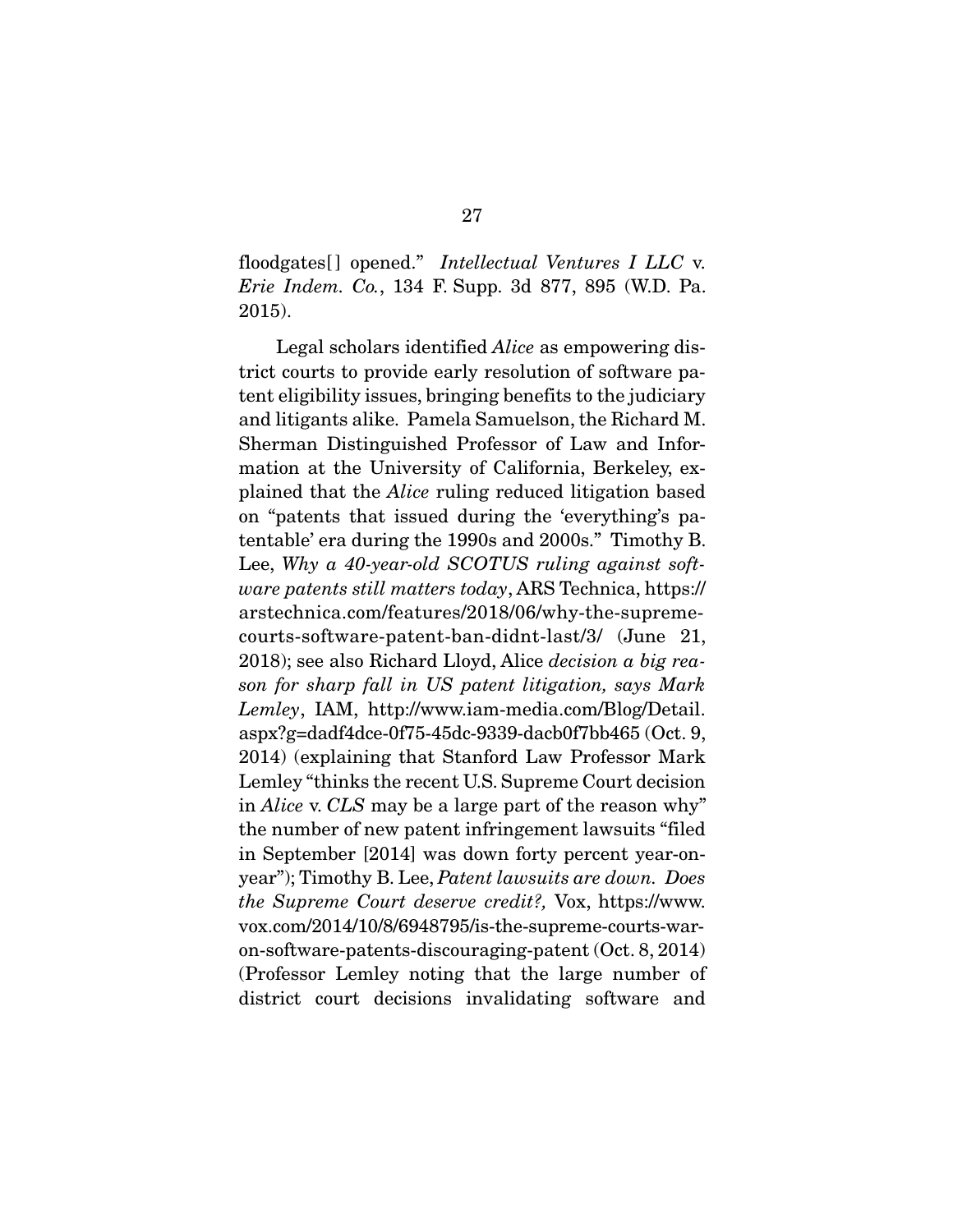business method claims "on the basis of *Alice*" was "a pretty strong deterrent to software plaintiffs whose patent isn't directed to specific new computer technology").

 By transforming the test for an inventive concept under Section 101 into a factual inquiry, the Federal Circuit's decision will often prevent resolution of eligibility on a motion to dismiss or summary judgment. Patent eligibility will (and has) now become an issue that will only be decided at or after trial. One industry publication recognized the decision below as " 'an important decision that is certainly going to shift the pendulum back' in favor of patent owners" because under the *Berkheimer* test, "[a]ny attorney worth his or her salt can make a genuine issue of material fact." Ryan Davis, *Quick* Alice *Wins May Be Tougher After Fed. Circ. Ruling*, IP LAW360, https://www.law360.com/ip/ articles/1011140/quick-alice-wins-may-be-tougher-afterfed-circ-ruling (Feb. 13, 2018).

 The effects of the decision below on patent litigation can already be seen. See, *e.g.*, *Vaporstream, Inc.* v. *Snap Inc*., No. 2:17-CV-00220-MLH-KSX, 2018 WL 1116530, at \*6 (C.D. Cal. Feb. 27, 2018) ("Here, there is competing expert testimony as to that specific question of fact [whether the elements are routine and conventional]. Accordingly, summary judgment on this issue is inappropriate." (internal citations omitted)); *Sycamore IP Holdings LLC* v. *AT & T Corp.,* 294 F. Supp. 3d 620, 654 (E.D. Tex. 2018) (citing *Berkheimer* in denying motion for summary judgment).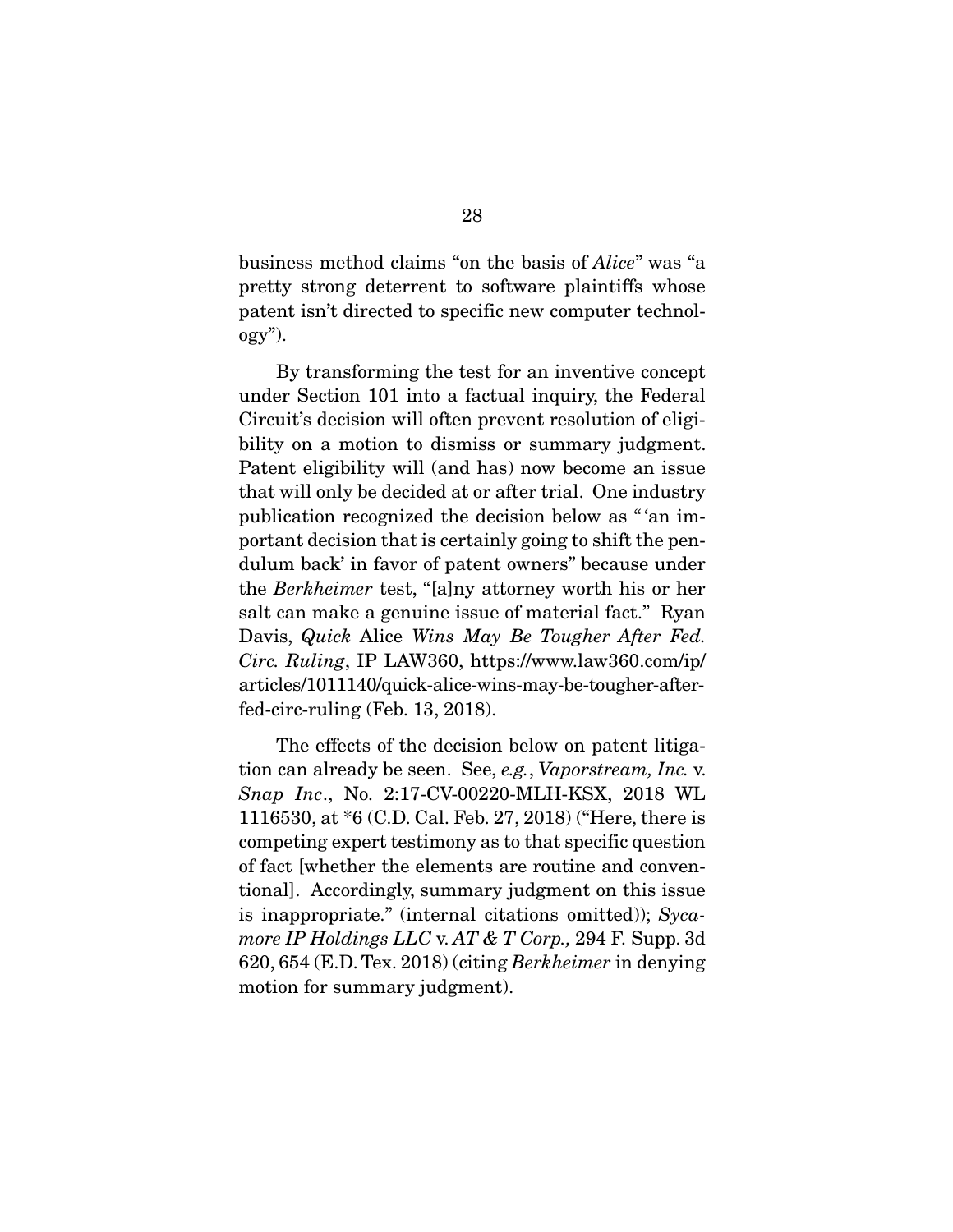# **C. The decision below introduces uncertainty into the patent system, harming patent owners, accused infringers, and the public.**

 Treating patent eligibility as a question of law based on the scope of the claims creates certainty for patent owners, accused infringers, and the public seeking to innovate.

 A defendant accused of infringement can review the claims, consider them in light of the precedent of this Court and the Federal Circuit, and assess whether they concern eligible subject matter. A patent owner can perform a similar analysis to accurately value its intellectual property and predict whether a court would hold its claims eligible or ineligible.

 And although the predictability of legal rulings on patent eligibility may be imperfect, it is assuredly greater than the predictability of patent eligibility rulings under the Federal Circuit's test, in which patent eligibility turns on questions of fact.

 But under the decision below, predicting whether claims will be held eligible or ineligible will require evaluating the potential evidence that might be provided. Rather than considering claims in light of precedent, a party must predict whether a jury would be more likely to credit a plaintiff's expert or a defendant's expert. Patent owners are deprived of confidence in the strength of their patents, knowing a defendant can retain an expert to testify that the elements were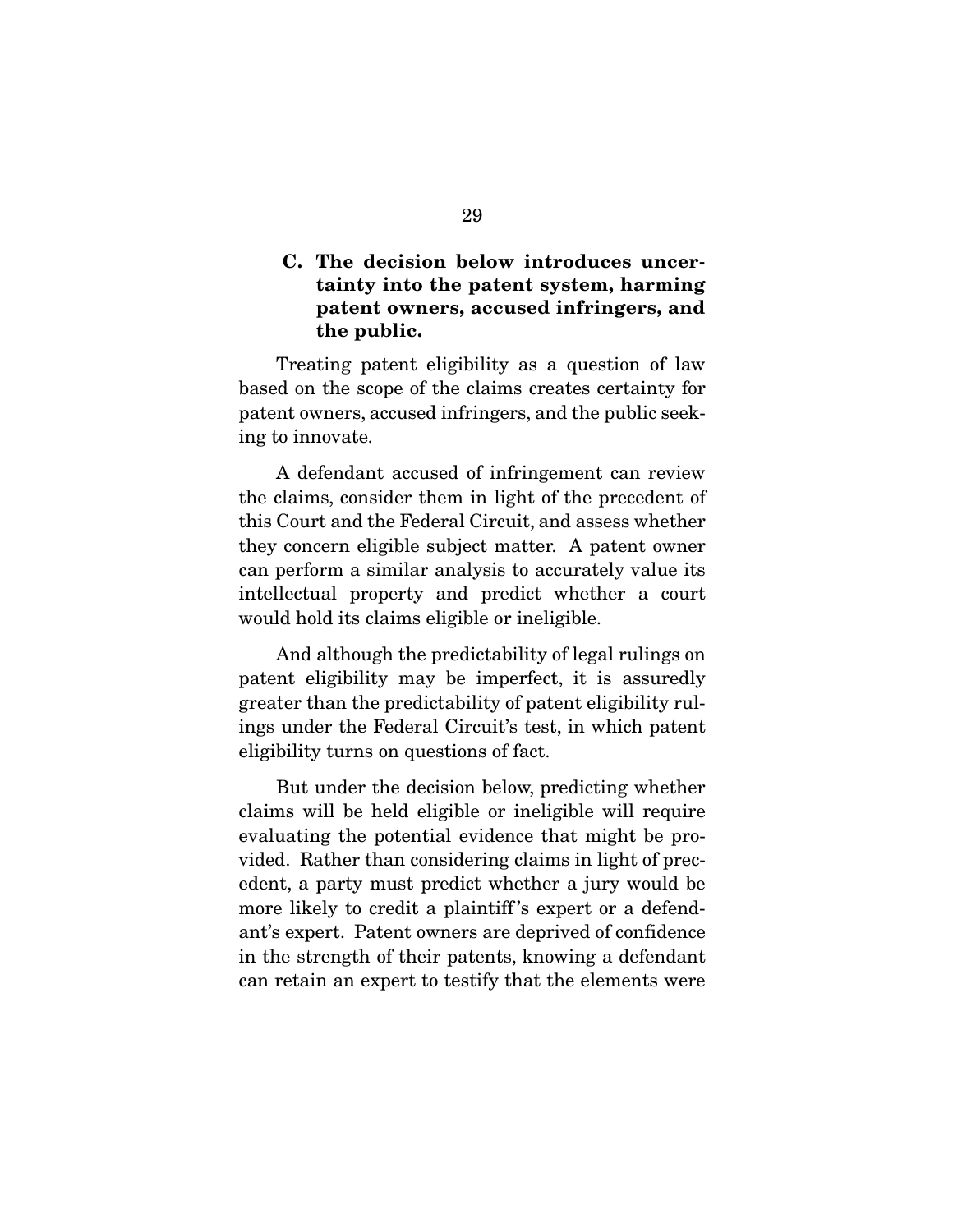routine and conventional. And accused infringers are deprived of confidence that a patent will be recognized as ineligible, knowing that a jury may credit a plaintiff 's retained expert.

 Similarly, the general public seeking to innovate cannot be assured that it may make use of "the basic tools of scientific and technological work." *Alice*, 134 S. Ct. at 2354, now that the Federal Circuit has made protection of the public's right to use these tools dependent on which expert a jury chooses to credit.

 Patent applicants, patentees, and accused infringers need better guidance. Several Federal Circuit judges have requested further direction. In his concurrence to the denial of rehearing en banc in this case, Judge Lourie—joined by Judge Newman—recognized "that § 101 requires further authoritative treatment." App. 102. "[T]he law needs clarification by higher authority, perhaps by Congress," App. 99, and "certainly require[s] attention beyond the power of this court." App. 102.

 More recently in a separate case, Judge Plager—a senior judge who could not take part in the en banc denial in *Berkheimer*—issued a seventeen-page "dissent from our court's continued application of [Section 101]'s incoherent body of doctrine," stating he "want[s] to go on [the] record as joining my colleagues who have recently expressed similar views about the current state of our patent eligibility jurisprudence." *Interval Licensing LLC*, 896 F.3d at 1348, 1353 (Plager, J.,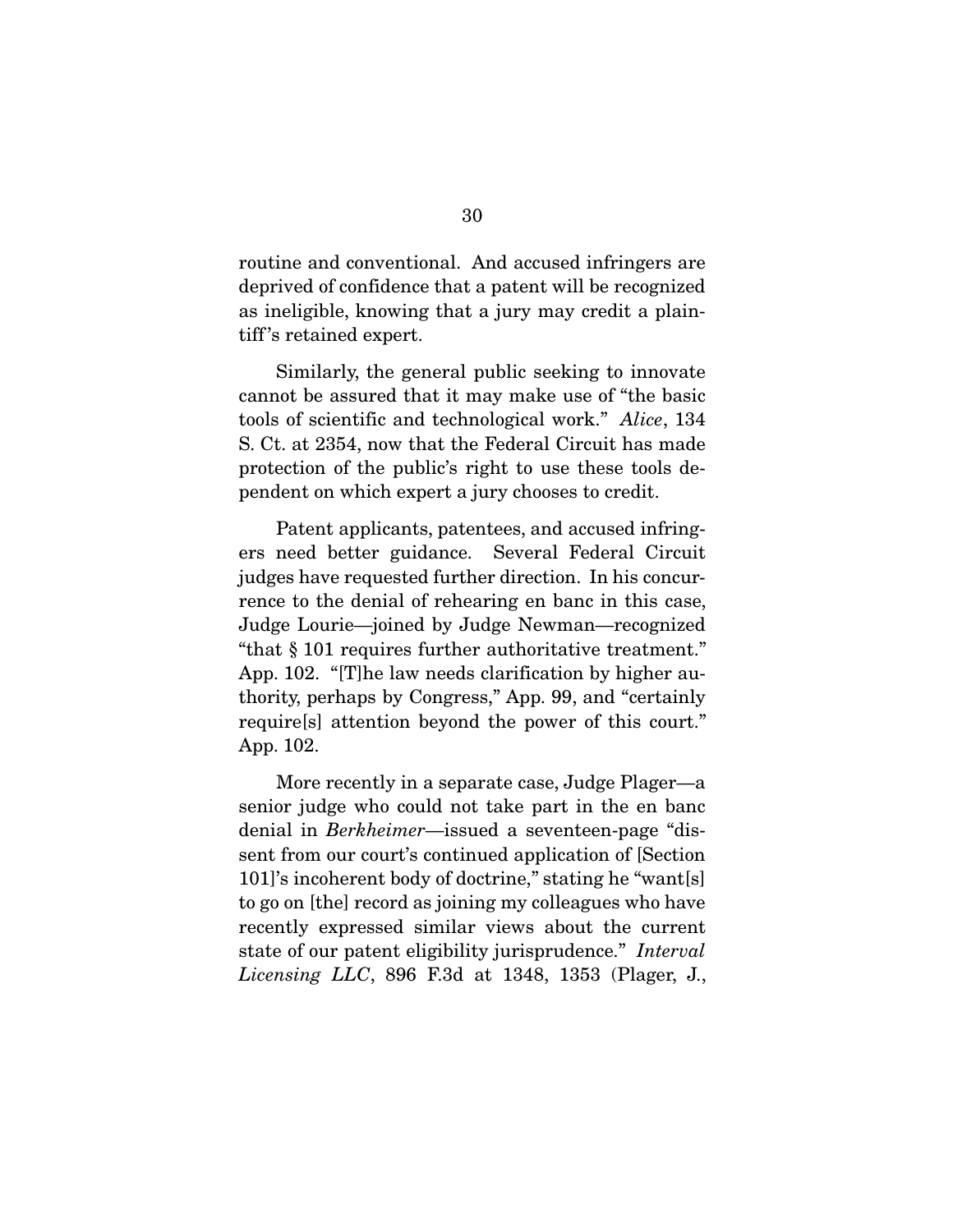concurring in part and dissenting in part) (citing Judge Lourie's concurrence in the decision below).

 Whether patent eligibility is a question of law based on the scope of the claims or a question of fact based on the state of the art is extraordinarily important for patent litigation and the patent system as a whole. Patentees and accused infringers need an authoritative answer from this Court. The Federal Circuit's distortion of the *Alice* and *Mayo* test, which significantly weakens the test for patent eligibility, warrants review by this Court.

#### **III. This Case Is an Appropriate Vehicle.**

 This case provides an appropriate vehicle for this Court to resolve the question. Patent eligibility was fully briefed to and addressed by both the district court and the Federal Circuit. There are no additional legal or factual issues to complicate this Court's analysis of these important questions. Indeed, none of the opinions regarding the Federal Circuit's en banc rehearing denial identified any vehicle issues.

 And both the district court and the Federal Circuit found the claims are directed to abstract ideas under step one. This allows this Court to address only the test for step two, the "inventive concept."

 The '713 Patent is also representative of problematic software patents. The inventor is a non-programmer who uses invented language (sometimes, technical terms not given their ordinary meanings) for common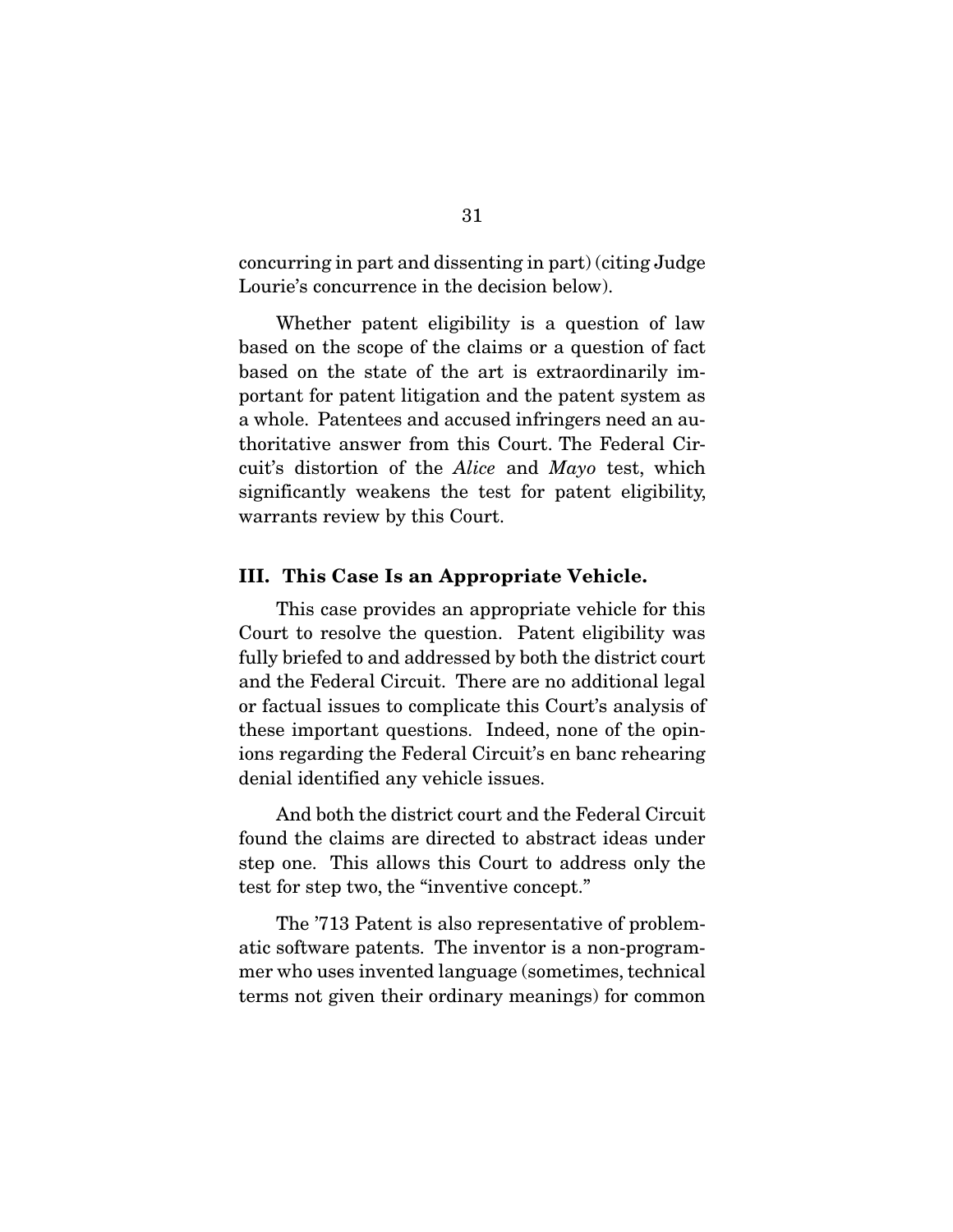and broad software concepts. See Matt Levy, *Software Patents Will Survive: How Section 101 Law Is Settling Down*, IP Watchdog, http://www.ipwatchdog.com/2016/ 11/30/software-patents-will-survive/id=75101/ (Nov. 30, 2016) (asking that the law provide "some form of predictability" because "the problem hasn't been software patents per se; it's been bad software patents that overclaim and block others from innovating"); see also Gene Quinn, *A Software Patent Discussion with Matt Levy*, IP Watchdog, https://www.ipwatchdog.com/ 2017/04/18/software-patent-discussion-matt-levy/id= 82166/ (Apr. 18, 2017) (noting all too often software patent claims are drafted "at too high a level, too abstract a level, they end up capturing way more than they invented. And so they end up being able to block other people from doing things that they should be able to do").

 The '713 Patent simply claims a type of data manipulation and storage, without claiming any specific structure or means for achieving it. Cf. *Alice*, 134 S. Ct. at 2360 (noting that the claims recited computer hardware that was "purely functional and generic"). These sorts of claims represent the mine-run of software patents directed to abstract ideas.

 Evaluating the scope of the claims as a question of law, the district court granted summary judgment holding the claims ineligible. Considering the factual question of the state of the art at the time of the patent, the Federal Circuit held that summary judgment was improper. The proper test for Section 101 thus controls the result.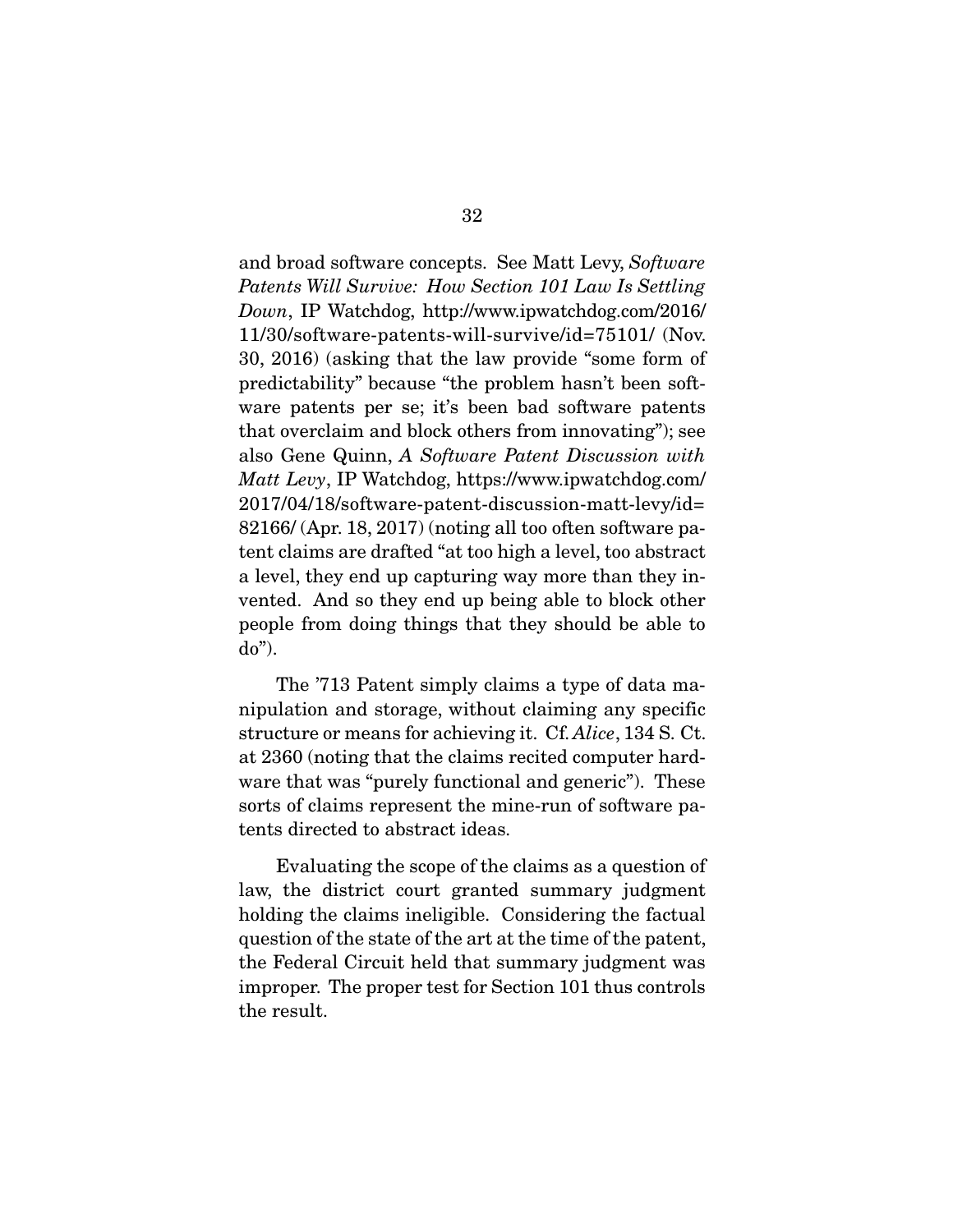There were no alternative grounds for the Federal Circuit's judgment. The Section 101 issue is fully presented in the case and is determinative of the outcome.

## **IV. Review Is Warranted Now, Without Further Percolation.**

 Nor is further percolation warranted. Because of the Federal Circuit's exclusive jurisdiction over patent appeals, no circuit split could develop on the issue.

 And although the Federal Circuit did not grant rehearing en banc, the opinions concurring in and dissenting from the denial make clear that the panel opinion represents the considered judgment of the Federal Circuit as a whole and will not be revisited. In her concurrence to the denial of en banc review, Judge Moore (joined by four other Federal Circuit judges) characterized the decision below as "unremarkable" and "narrow." App. 87, 97; see also App. 104-05 (criticizing the court's vote to deny en banc review as a "declaration that nothing has changed in our precedent" and encouragement "to move along; there's nothing to see here").

 Judge Lourie expressed doubt in his concurrence that the Federal Circuit has the capability to fix Section 101, explaining that revisiting the issue en banc would only "dig[ ] the hole deeper by further complicating the § 101 analyses." App. 103.

 The recent panel decision in *BSG Tech LLC* v. *Buyseasons, Inc.*, 899 F.3d 1281 (Fed. Cir. 2018),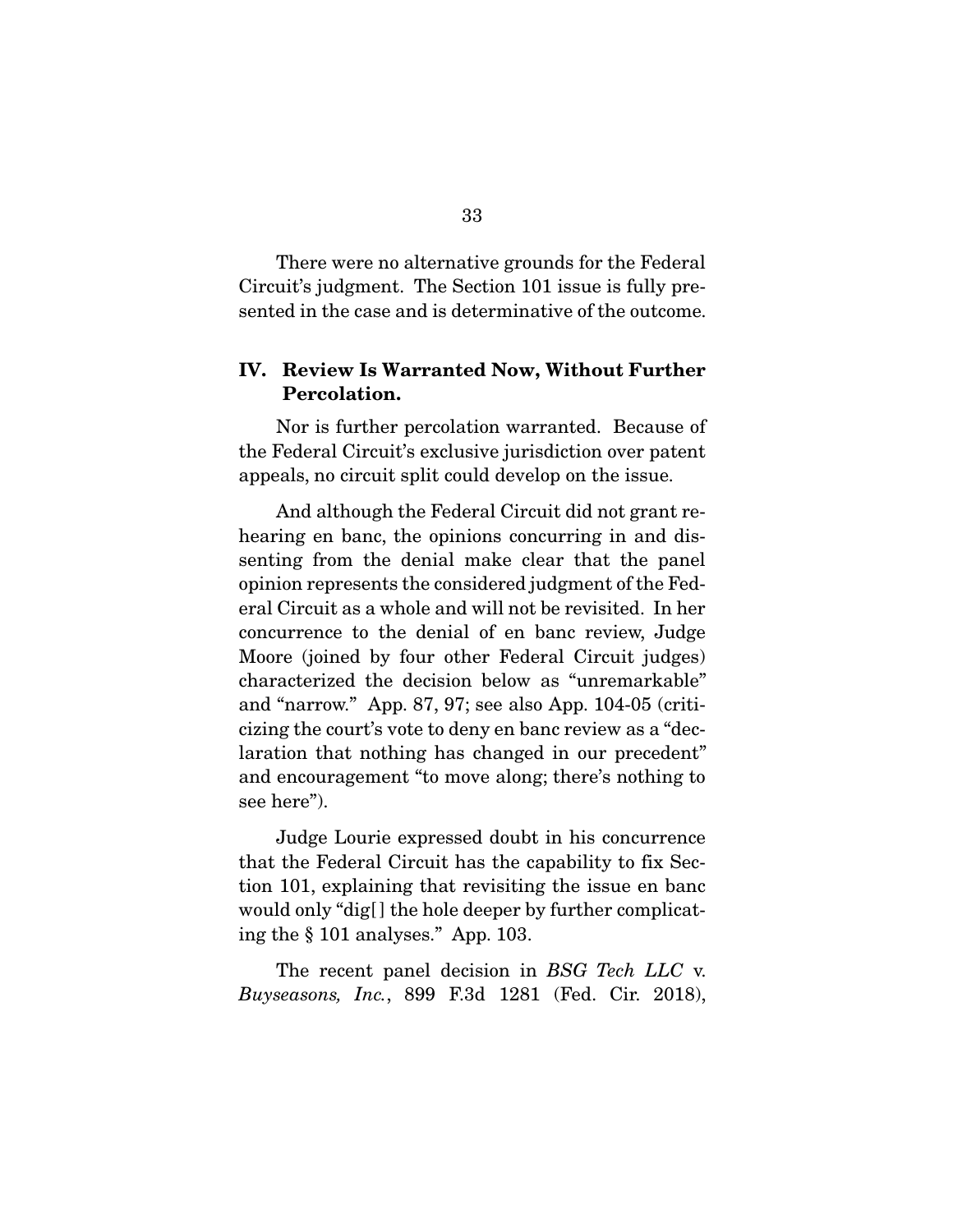confirms the need for this Court's review, illustrating the unpredictability of the test adopted in the decision below and the extent to which it renders eligibility dependent on the draftsman's art.

*BSG*, like the decision below, involved abstract claims concerning storage of information on computers. *Id.* at 1283. Distinguishing the decision below, *BSG* explained that in this case, the "specification described [features in several claims] as unconventional improvements over conventional systems." *Id.* at 1290. And the panel determined that it was irrelevant whether certain features "may have been non-routine or unconventional as a factual matter" because they were "abstract features," unlike the decision below, which involved "non-abstract features." *Id.* at 1290-91.

 As this petition illustrates, patent eligibility thus turns on the particular content of the specification and the particular arguments made by the party during litigation, including whether a court subsequently classifies those arguments as concerning abstract or non-abstract features. Until this Court provides further guidance, the outcome of an appeal will depend entirely on the membership of the panel.

 The decision below is having an immediate and significant effect on litigation in district courts and patent prosecution at the PTO. The longer the Court waits to address the issue, the more cases will be erroneously decided under the *Berkheimer* standard and the more patents will be erroneously issued under the PTO's *Berkheimer* Memorandum.